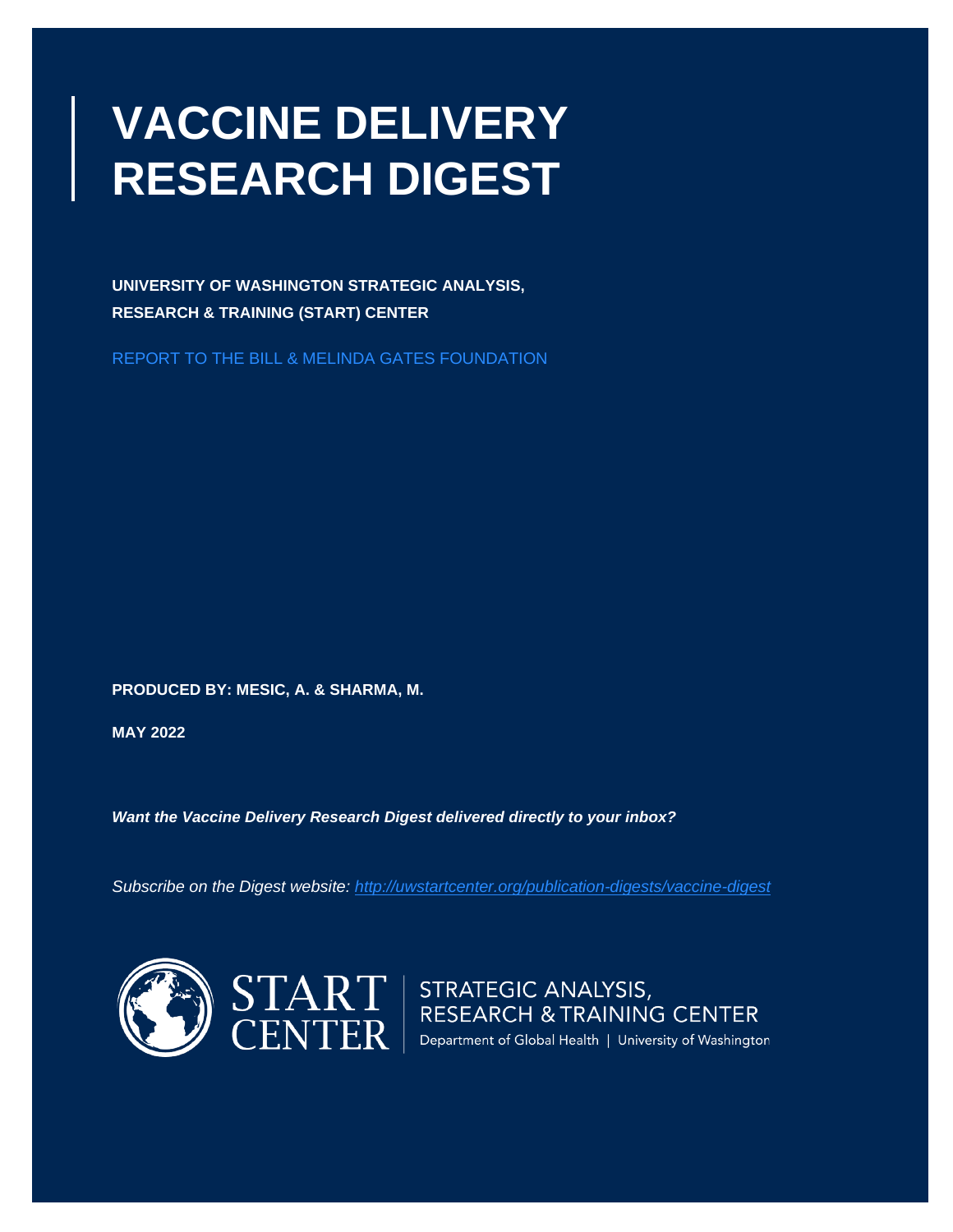# List of Articles

- 1 Monitoring and Evaluation of National Vaccination Implementation: A Scoping Review of How Frameworks and Indicators Are Used in the Public Health Literature. [{Abstract & START Commentary}](#page-3-0) [{Full Article}](http://doi.org/10.3390/vaccines10040567)
	- A scoping review assessing the use of frameworks and indicators for immunization programs on a national level.
- 2 Operational lessons learned in conducting an international study on pharmacovigilance in pregnancy in resource-constrained settings: The WHO Global Vaccine safety Multi-Country collaboration project.

#### [{Abstract & START Commentary}](#page-4-0) [{Full Article}](http://doi.org/10.1016/j.jvacx.2022.100160)

- A prospective observational study describing operational lessons learned from implementing pharmacovigilance in pregnancy across 21 hospitals in 7 countries.
- 3 Public health impact and cost-effectiveness of gonorrhoea vaccination: an integrated transmission-dynamic health-economic modelling analysis.

[{Abstract & START Commentary}](#page-6-0) [{Full Article}](http://doi.org/10.1016/S1473-3099(21)00744-1)

- A health economic modelling study developing an integrated transmission dynamic healtheconomic model for men who have sex with men in England to understand the public health impact and cost effectiveness of a gonorrhea vaccine.
- 4 Screening for Hepatitis B in partners and children of women positive for surface antigen, Burkina Faso.

#### [{Abstract & START Commentary}](#page-9-0) [{Full Article}](http://doi.org/10.2471/BLT.21.287015)

- A prospective cohort study evaluating the impact of a screening program for pregnant women with hepatitis B virus attending antenatal care on family members' screening uptake and hepatitis B surface antigen positivity.
- 5 Improving the availability of vaccines in primary healthcare facilities in South Africa: is the time right for a system redesign process? [{Abstract & START Commentary}](#page-11-0) [{Full Article}](http://doi.org/10.1080/21645515.2021.1926184)
	- A commentary describing challenges related to vaccine availability in South Africa including factors associated with vaccine shortages and available interventions.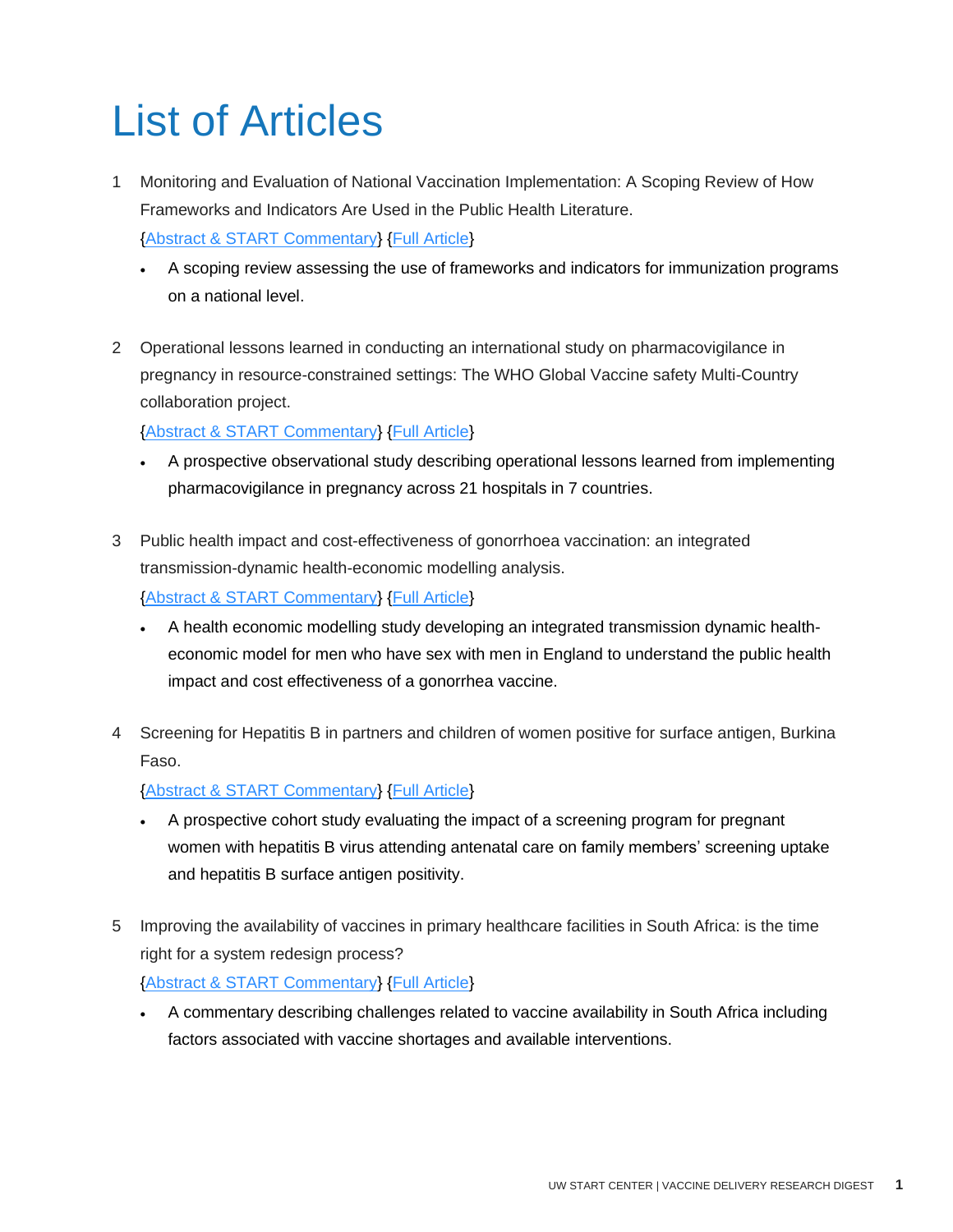6 Optimal resource allocation with spatiotemporal transmission discovery for effective disease control.

[{Abstract & START Commentary}](#page-13-0) [{Full Article}](http://doi.org/10.1186/s40249-022-00957-1)

- A study proposing a computational method for future risk mapping and optimal resource allocation based on spatiotemporal transmission patterns of the Omicron variant of SARS-CoV-2.
- 7 Progress Toward Achieving and Sustaining Maternal and Neonatal Tetanus Elimination Worldwide, 2000-2020.

[{Abstract & START Commentary}](#page-15-0) [{Full Article}](http://doi.org/10.15585/mmwr.mm7111a2)

- A review providing information on progress of the MNT initiative launched in 59 priority countries in 1999.
- 8 Using long-range freeze-preventive vaccine carriers in Nepal: A study of equipment performance, acceptability, systems fit, and cost.

[{Abstract & START Commentary}](#page-17-0) [{Full Article}](http://doi.org/10.1016/j.jvacx.2022.100146)

- A study assessing the performance, acceptability, systems fit, and cost, to inform prequalification and introduction planning of freeze-preventive vaccine carriers in 24 health posts in Nepal.
- 9 Building the concept for WHO Evidence Considerations for Vaccine Policy (ECVP): Tuberculosis vaccines intended for adults and adolescents as a test case.

[{Abstract & START Commentary}](#page-19-0) [{Full Article}](http://doi.org/10.1016/j.vaccine.2021.10.062)

- An article summarizing findings from two stakeholder consultations on the strategic tool, Evidence Considerations for Vaccine Policy, and its application to TB vaccines for adults and adolescents.
- 10 Multiple cohort HPV vaccination in Zimbabwe: 2018-2019 program feasibility, awareness, and acceptability among health, education, and community stakeholders. [{Abstract & START Commentary}](#page-21-0) [{Full Article}](http://doi.org/10.1016/j.vaccine.2021.05.074)
	- A cross-sectional study presenting findings on the feasibility, acceptability, and awareness of a multiple cohort HPV vaccination study among stakeholders in Zimbabwe.

**Appendix**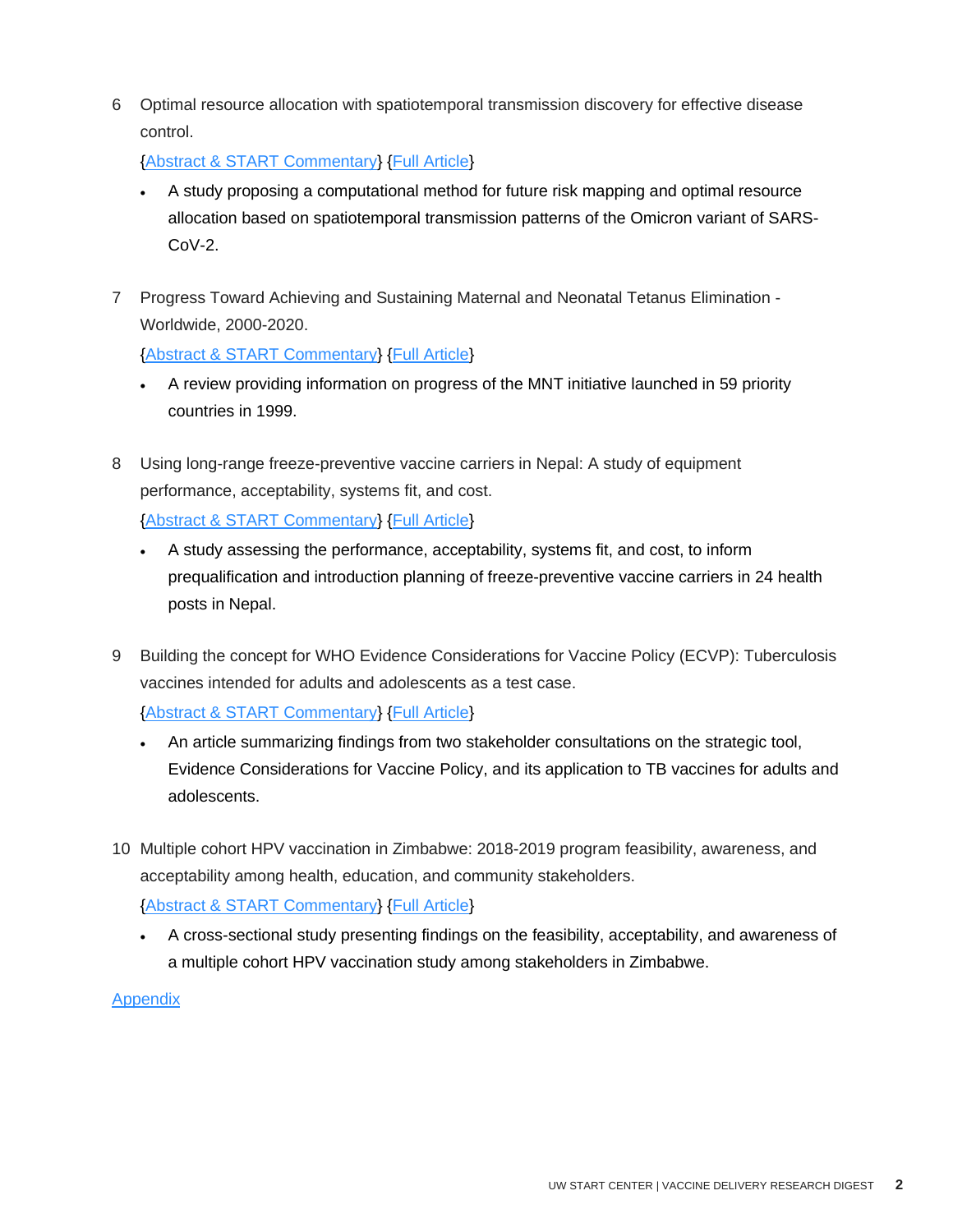## Details of Articles

<span id="page-3-0"></span>**1. [Monitoring and Evaluation of National Vaccination Implementation: A Scoping Review](http://doi.org/10.3390/vaccines10040567)  [of How Frameworks and Indicators Are Used in the Public Health Literature.](http://doi.org/10.3390/vaccines10040567)**

Marzouk M, Omar M, Sirison K, Ananthakrishnan A, Durrance-Bagale A, Pheerapanyawaranun C, et al.

*Vaccines (Basel)*. 2022 Apr 29;10(4). PubMed ID: 35455316

## ABSTRACT

An effective Monitoring and Evaluation (M&E) framework helps vaccination programme managers determine progress and effectiveness for agreed indicators against clear benchmarks and targets. We aimed to identify the literature on M&E frameworks and indicators used in national vaccination programmes and synthesise approaches and lessons to inform development of future frameworks. We conducted a scoping review using Arksey and O'Malley's six-stage framework to identify and synthesise sources on monitoring or evaluation of national vaccination implementation that described a framework or indicators. The findings were summarised thematically. We included 43 eligible sources of 4291 screened. Most (95%) were in English and discussed high-income (51%) or middle-income (30%) settings, with 13 in Europe (30%), 10 in Asia-Pacific (23%), nine in Africa (21%), and eight in the Americas (19%), respectively, while three crossed regions. Only five (12%) specified the use of an M&E framework. Most (32/43; 74%) explicitly or implicitly included vaccine coverage indicators, followed by 12 including operational (28%), five including clinical (12%), and two including cost indicators (5%). The use of M&E frameworks was seldom explicit or clearly defined in our sources, with indicators rarely fully defined or benchmarked against targets. Sources focused on ways to improve vaccination programmes without explicitly considering ways to improve assessment. Literature on M&E framework and indicator use in national vaccination programmes is limited and focused on routine childhood vaccination. Therefore, documentation of more experiences and lessons is needed to better inform vaccination M&E beyond childhood.

**WEB:** [10.3390/vaccines10040567](http://doi.org/10.3390/vaccines10040567) **IMPACT FACTOR:** 4.086 **CITED HALF-LIFE:** 3.4

## START COMMENTARY

Marzouk *et al.* conducted a scoping literature review on the use of monitoring and evaluation (M&E) frameworks in vaccine programs to identify indicators for framework development and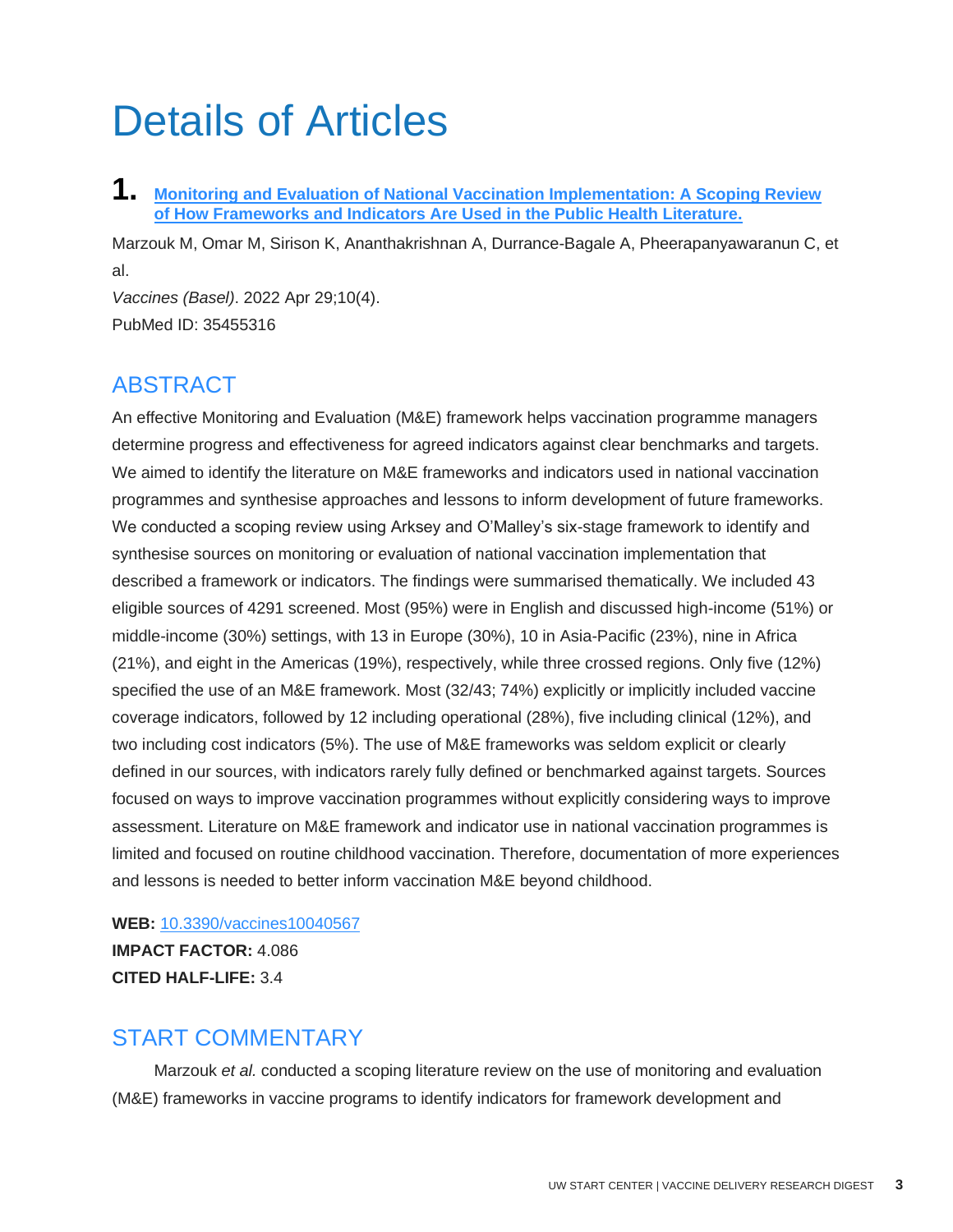adaption and lessons for future M&E framework development for national vaccine roll out. This study makes an important contribution in understanding the use of M&E frameworks, which an important role in vaccine delivery by consolidating indicators to plan and track immunization efforts. Criteria for inclusion for articles were: a focus on national vaccine implementation, included outcomes such as frameworks, indicators, lessons, or impact. Authors included primary research, review, commentaries, conference abstracts, and book chapters. Detailed eligibility and exclusion criteria are outlined in *Table 2.* From 2,199 initial articles which were title/abstract screened, 43 were included in the scoping review. A key strength of this work is that initial review findings were discussed with stakeholders to ensure that scoping review findings would be useful.

<span id="page-4-0"></span>Among 43 articles included, five (12%) described using an M&E framework and four (9%) described an assessment process/method (i.e., but not a formal M&E framework). Frameworks included the WHO M&E framework for hepatitis B, the mHealth Assessment and Planning for Scale, the Cervical Cancer Prevention and Control Costing tool, the WHO Extended Programme on Immunization framework, the Plan-Do-Check Act cycle with continuous quality improvement, and a logical framework for participant engagement. There were many articles which included coverage indicators (32 articles [72%] described target population estimation, equity, and uptake; three [7%] described equity or disaggregated data; 16 [37%] described uptake). Fewer articles considered operational indicators (two [5%] included health service capacity indicators; three [7%] described supply chain and logistics indicators; five [12%] mentioned human resource indicators; two [5%] included vaccination costing). Lastly, only 5 (12%) of articles included clinical indicators such as adverse events*.* Overall, the use of M&E frameworks was rare, despite being described as 'essential' in the Global Vaccine Action Plan. Marzouk *et al.* also concluded that literature was scarce for conflict and fragile settings, and for equity and operational indicators. In conclusion, this scoping review demonstrates the need for further research and for greater utilization of M&E frameworks to reach national immunization targets.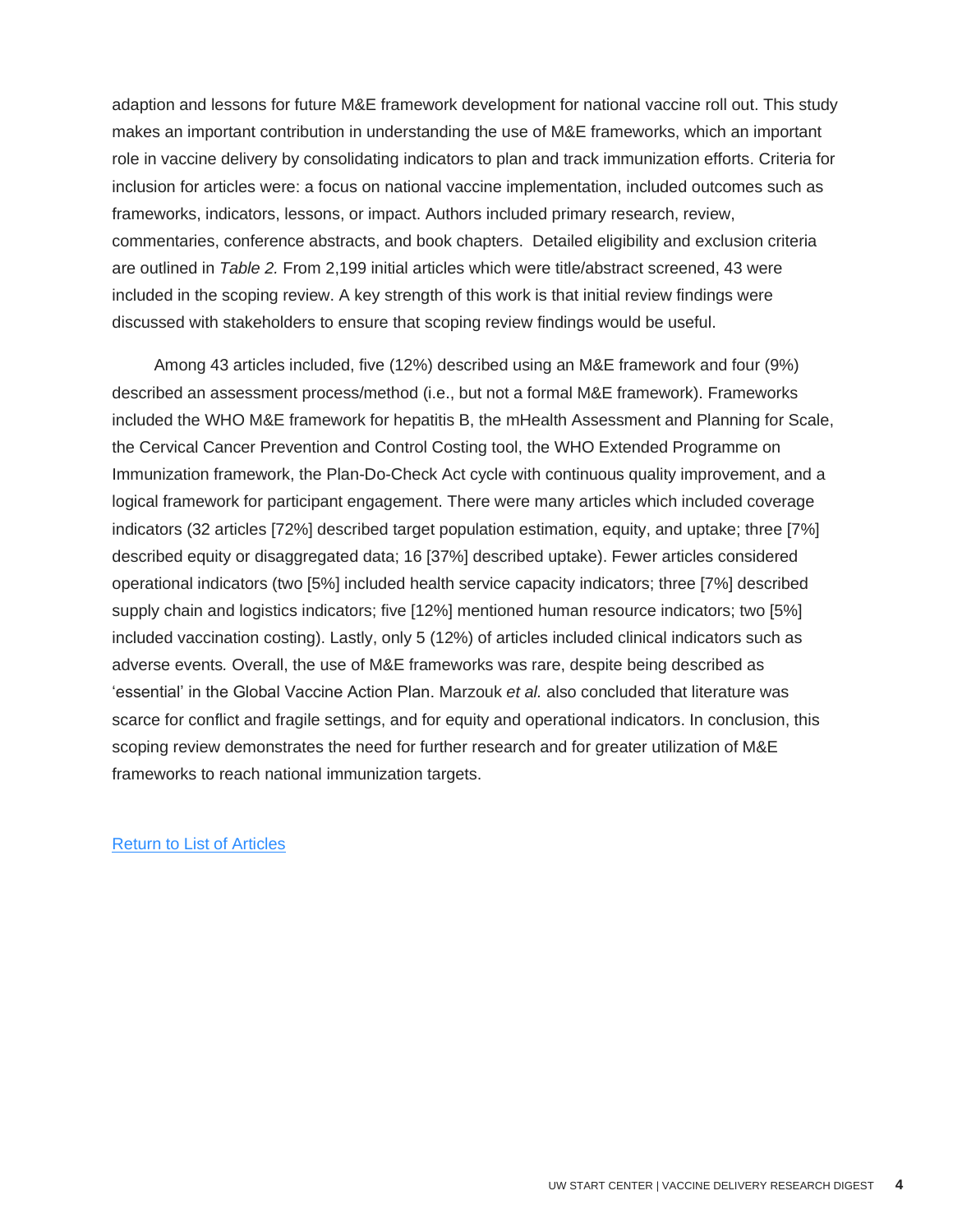#### **2. [Operational lessons learned in conducting an international study on pharmacovigilance](http://doi.org/10.1016/j.jvacx.2022.100160)  [in pregnancy in resource-constrained settings: The WHO Global Vaccine safety Multi-](http://doi.org/10.1016/j.jvacx.2022.100160)[Country collaboration project.](http://doi.org/10.1016/j.jvacx.2022.100160)**

Sharan A, Jahagirdar S, Stuurman A, Elango V, Riera-Montes M, Kumar Kashyap N, et al. *Vaccine X*. 2022 May 02;11:100160. PubMed ID: 35434599

## ABSTRACT

The WHO Global Vaccine Safety Multi-Country Collaboration study on safety in pregnancy aims to estimate the minimum detectable risk for selected perinatal and neonatal outcomes and assess the applicability of standardized case definitions for study outcomes and maternal immunization in lowand middle-income countries (LMICs). This paper documents the operational lessons learned from the study. A prospective observational study was conducted across 21 hospitals in seven countries. All births occurring at sites were screened to identify select perinatal and neonatal outcomes from May 2019 to August 2020. Up to 100 cases per outcome were recruited to assess the applicability of standardized case definitions. A multi-pronged study quality assurance plan was implemented. The impact of the COVID-19 pandemic on site functioning and project implementation was also assessed. Multi-layered ethics and administrative approvals, limited clinical documentation, difficulty in identifying outcomes requiring in-hospital follow-up, and poor quality internet connectivity emerged as important barriers to study implementation. Use of electronic platforms, application of a rigorous quality assurance plan with frequent interaction between the central and site teams helped improve data quality. The COVID-19 pandemic disrupted data collection for up to 6weeks in some sites. Our study succeeded in establishing an international hospital-based surveillance network for evaluating perinatal and neonatal outcomes using common study protocol and procedures in geographically diverse sites with differing levels of infrastructure, clinical and health-utilization practices. The enhanced surveillance capacity of participating sites shall help support future pharmacovigilance efforts for pregnancy interventions.

#### **WEB:** [10.1016/j.jvacx.2022.100160](http://doi.org/10.1016/j.jvacx.2022.100160)

**IMPACT FACTOR:** N/A **CITED HALF-LIFE:** N/A

## START COMMENTARY

In this prospective observational study, Sharan *et al.* describe operational lessons learned from implementing pharmacovigilance in pregnancy across 21 hospitals in 7 countries. This study is important as it outlines lessons from developing a large multi-country surveillance system for maternal pharmacovigilance in resource-constrained settings, which may be relevant for other multi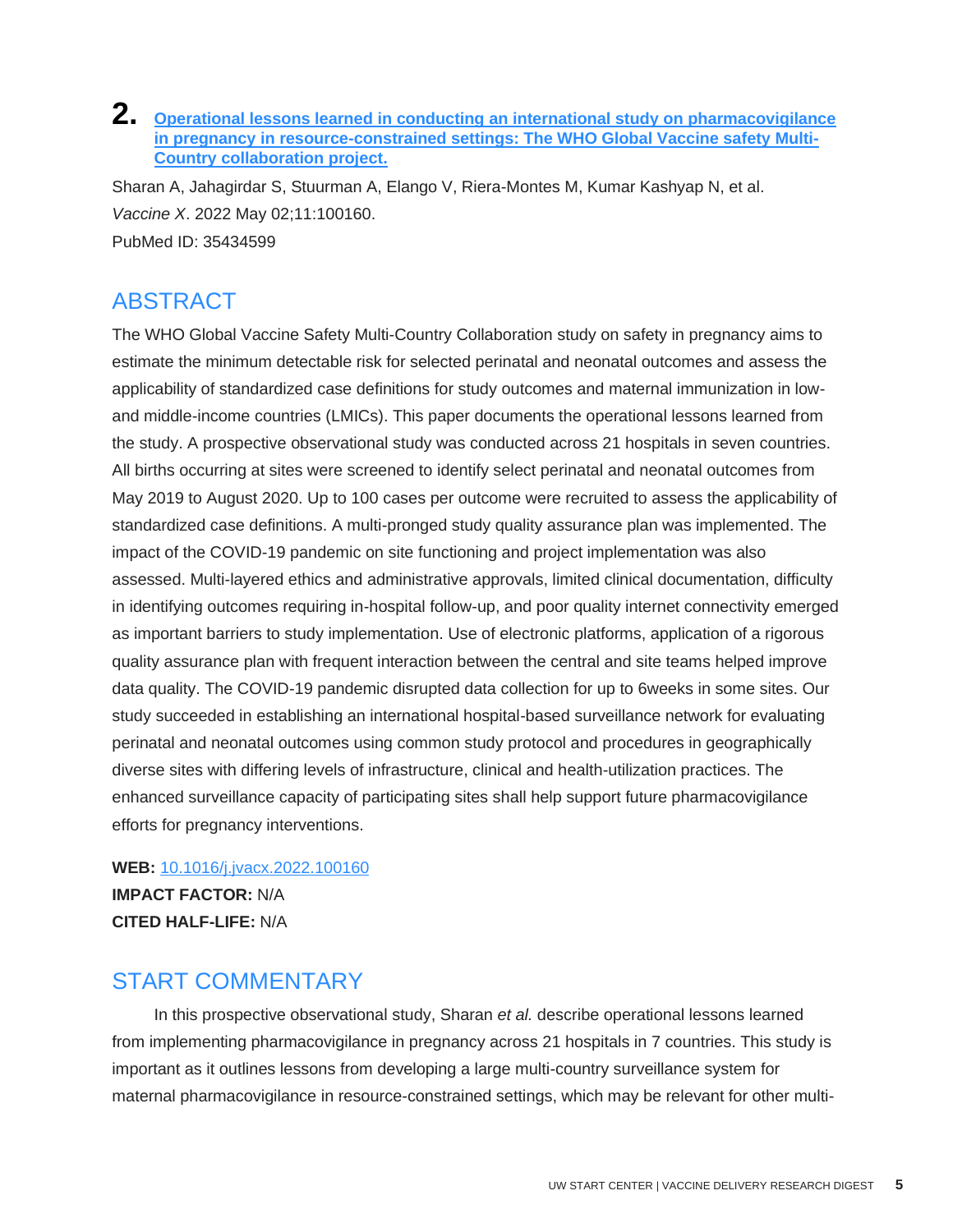site studies across disease areas. Six low- and middle-income countries (LMICs) and one high income country (HIC) were included in this work. Detailed study site characteristics are presented in *Table 1.* The initial study outcomes included low birthweight, stillbirth, pre-term birth, small for gestational age, in-hospital neonatal death, neonatal infection, postnatally diagnosed congenital microcephaly. This study focused on understanding the barriers and facilitators during stages of study implementation.

<span id="page-6-0"></span>In the early stages of the study (i.e., protocol development, ethics/administrative approach, and training and study support documents), there were high levels of engagement and feedback from investigators, in-country partners, and the scientific advisory committee. However, there were delays to study initiation due to complicated and time-consuming activities related to ethics/administrative approval. Training was successful in promoting understanding of the study but did not fully prevent errors and issues with data entry at sites. During the preparation and implementation phase, issues arose including delays due to nonavailability of dedicated study staff and the onset of COVID-19 ending data collection early. Relatedly, there were challenges related to the data collection, including complexity due to the use of multiple electronic study tools, lags between collection and submission of data, an absence of quality information (i.e., maternal immunization cards) to be collected, and limited reliable network. A strength of the study was the concurrent remote monitoring of study data to detect errors which allowed for course-correction. The remote monitoring necessitated more onsite monitoring visits than intended (i.e., one visit to 19 of 21 sites; multiple visits to four sites with repeat errors and non-compliance to standard operating procedures). Overall, this study describes the operational lessons learned at each stage of setting up an international hospital-based surveillance network for evaluating perinatal and neonatal outcomes. Challenges including delays due to ethics approval, nonavailability of study staff, and data entry and quality issues (i.e., errors, limited network) should be considered when similar studies or surveillance systems are set up across multiple sites.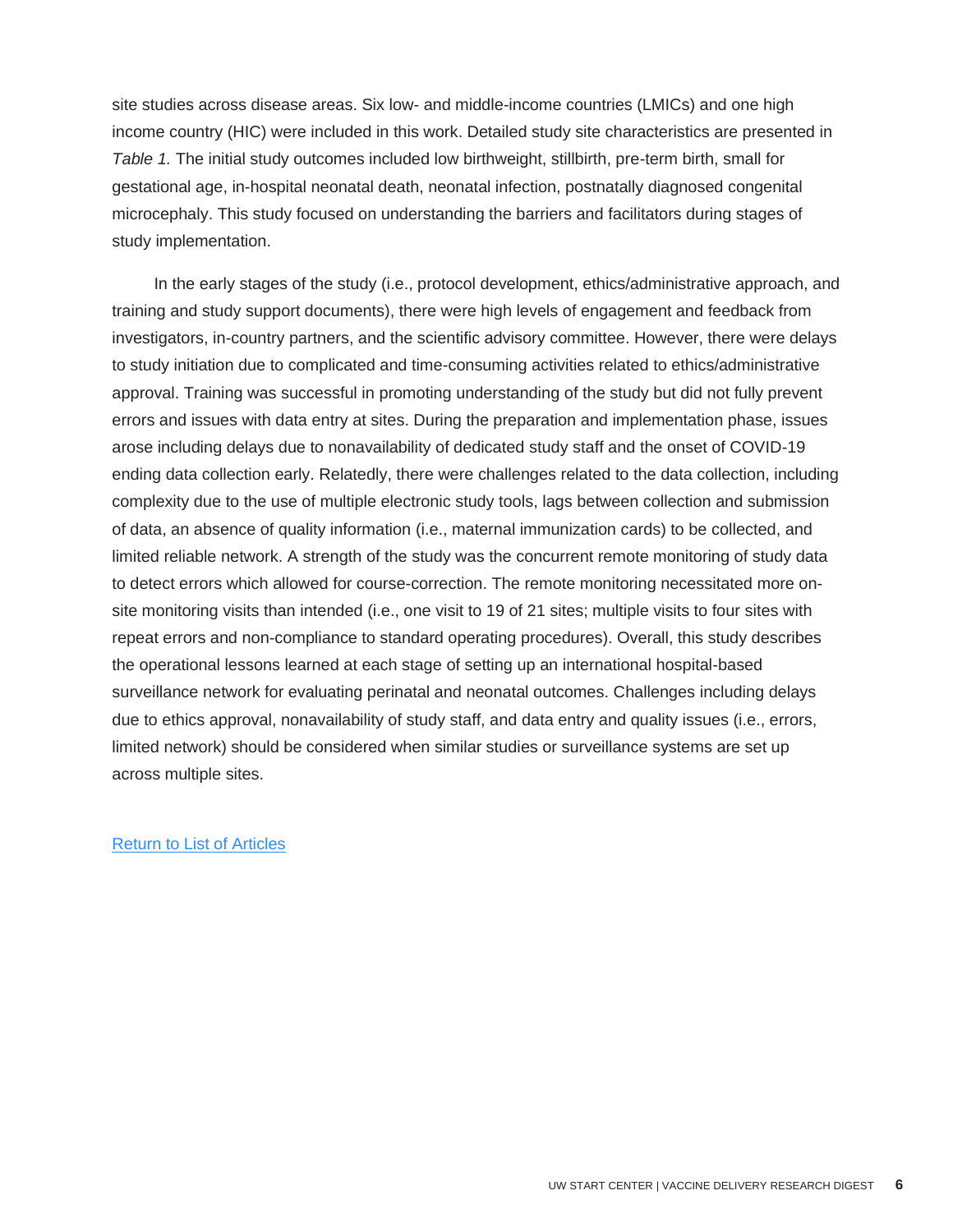#### **3. [Public health impact and cost-effectiveness of gonorrhoea vaccination: an integrated](http://doi.org/10.1016/S1473-3099(21)00744-1)  [transmission-dynamic health-economic modelling analysis.](http://doi.org/10.1016/S1473-3099(21)00744-1)**

Whittles L, Didelot X, White P. *Lancet Infect Dis*. 2022 May 02. PubMed ID: 3542749135500591

## **ABSTRACT**

**BACKGROUND:** Gonorrhoea is a rapidly growing public health threat, with rising incidence and increasing drug resistance. Evidence that the MeNZB and four-component serogroup B meningococcal (4CMenB) vaccines, designed against Neisseria meningitidis, can also offer protection against gonorrhoea has created interest in using 4CMenB for this purpose and for developing gonorrhoea-specific vaccines. However, cost-effectiveness, and how the efficacy and duration of protection affect a gonorrhoea vaccine's value, have not been assessed.

**METHODS:** We developed an integrated transmission-dynamic health-economic model, calibrated using Bayesian methods to surveillance data (from the Genitourinary Medicine Clinic Activity Dataset and the Gonococcal Resistance to Antimicrobials Surveillance Programme) on men who have sex with men (MSM) in England. We considered vaccination of MSM from the perspective of sexual health clinics, with and without vaccination offered to all adolescents in schools (vaccination before entry [VbE]), comparing three realistic approaches to targeting: vaccination on attendance (VoA) for testing; vaccination on diagnosis (VoD) with gonorrhoea; or vaccination according to risk (VaR), offered to patients diagnosed with gonorrhoea plus individuals who test negative but report having more than five sexual partners per year. For the primary analysis, vaccine impact was assessed relative to no vaccination in a conservative baseline scenario wherein time-varying behavioural parameters (sexual risk behaviour and screening rates) stabilise. To calculate the value of vaccination per dose administered, the value of vaccination was calculated by summing the averted costs of testing and treatment, and the monetary value of quality-adjusted life-year (QALY) gains with a QALY valued at 20…000. Costs were in 2018-19 GB, and both costs and QALYs were discounted at 35% per year. We analysed the effects of varying vaccine uptake (05, 1, or 2 times HPV vaccine uptake by MSM in sexual health clinics in England), vaccine efficacy (1-100%) and duration of protection (1-20 years), and the time-horizon considered (10 years and 20 years). In addition, we calculated incremental cost-effectiveness ratios for the use of 4CMenB using assumed vaccine prices.

**FINDINGS:** VbE has little impact on gonorrhoea diagnoses, with only 17% of MSM vaccinated per year. VoA has the largest impact but requires more vaccine doses than any other strategy, whereas VoD has a moderate impact but requires many fewer doses than VoA. VaR has almost the same impact as VoA but with fewer doses administered than VoA. VaR is the most cost-effective strategy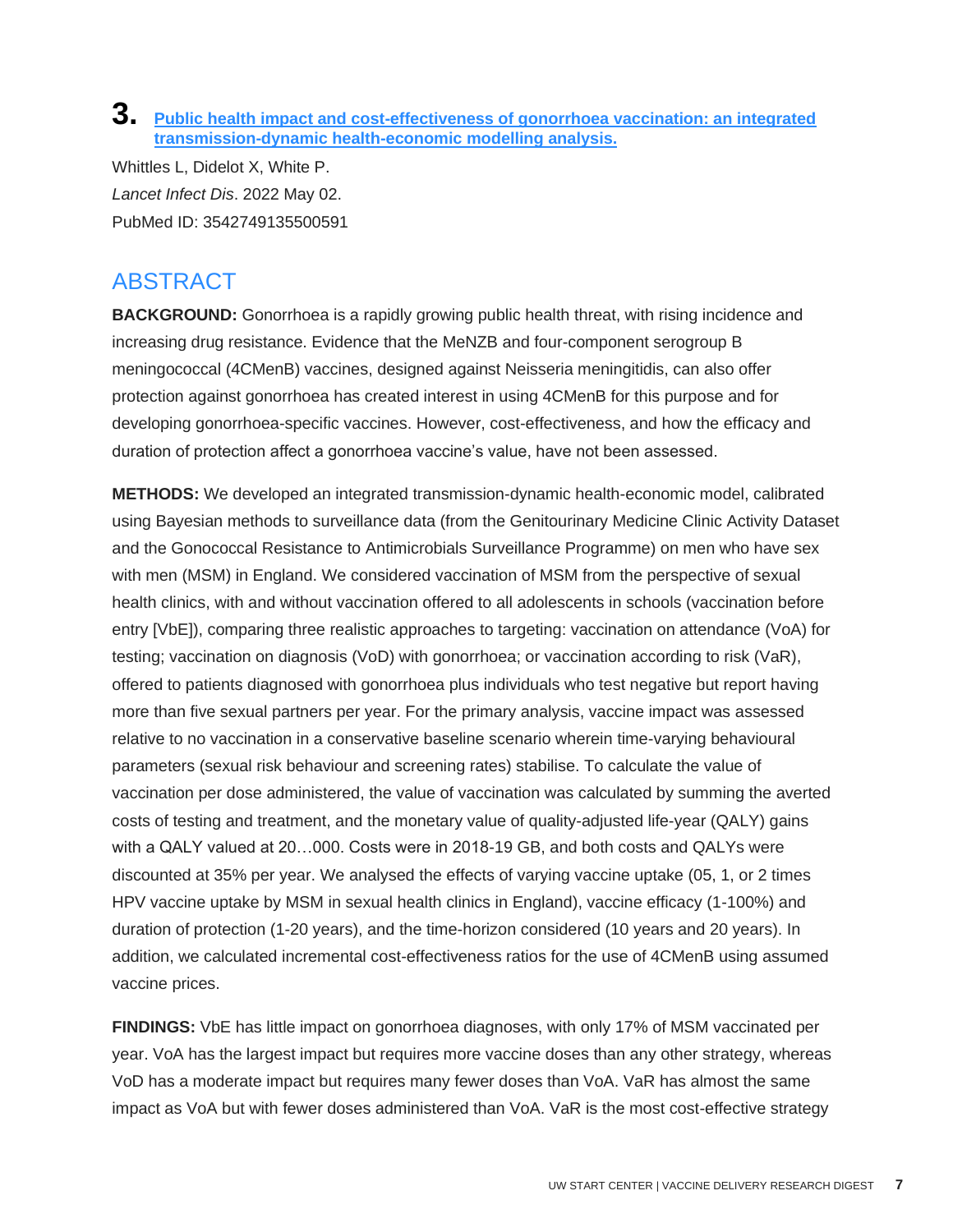for vaccines of moderate efficacy or duration of protection (or both), although VoD is more costeffective for very protective and long-lasting vaccines. Even under conservative assumptions (efficacy equivalent to that of MeNZB and protection lasting for 18 months after two-dose primary vaccination and 36 months after single-dose booster vaccination), 4CMenB administered under VaR would likely be cost-saving at its current National Health Service price, averting an estimated mean 110…200 cases (95% credible interval 36…500-223…600), gaining a mean 1003 QALYs (310- 2158), and saving a mean 79 million (00-205) over 10 years. A hypothetical gonorrhoea vaccine's value is increased more by improving its efficacy than its duration of protection-eg, 30% protection lasting 2 years has a median value of 48 (22-85) per dose over 10 years; doubling efficacy increases the value to 102 (53-144) whereas doubling the duration of protection increases it to 72 (34-120).

**INTERPRETATION:** We recommend vaccination of MSM against gonorrhoea according to risk in sexual health clinics in England, with the 4CMenB vaccine considered for this purpose. Development of gonorrhoea-specific vaccines should prioritise maximising efficacy over duration of protection.

**FUNDING:** Medical Research Council (UK), National Institute for Health Research (UK).

**WEB:** [10.1016/S1473-3099\(21\)00744-1](http://doi.org/10.1016/S1473-3099(21)00744-1) **IMPACT FACTOR:** 24.44 **CITED HALF-LIFE:** 4.7

#### START COMMENTARY

In this health economic modelling study, Whittles *et al.* developed an integrated transmission dynamic health-economic model for men who have sex with men (MSM) in England to understand the public health impact and cost effectiveness of a gonorrhea vaccine. This article makes a substantial contribution as it is the first health-economic analysis of gonorrhea vaccine reporting impact on future infections among MSM in England who are disproportionately impacted by gonorrhea (i.e., the country with the highest per capita rate of infection). The authors varied vaccines efficacy (0-100%), duration of protection (1-2) and targeting strategies (described in detail in *Table 1).* Vaccine targeting strategies included vaccinating: adolescents before they are sexually active ('vaccine before entry'), MSM who attend health clinics, persons diagnosed with gonorrhea, and by risk profile (defined as current infection with gonorrhea or by reporting more than 5 sexual partners per year). Two notable strengths of this analysis are that the authors include varying duration of protection ranging from 1-7.5 years and that incorporated temporal trends in increasing tests, diagnoses, and symptomatic diagnoses. The vaccine 4CMenB has been estimated to be costeffective at inflation-adjust £8 per dose, excluding administration costs.

Temporal effects of different vaccine-targeting strategies for a hypothetical vaccine that has 40% protection for 4 years are shown in *Figure 2.* Outcomes include the annual number of cases,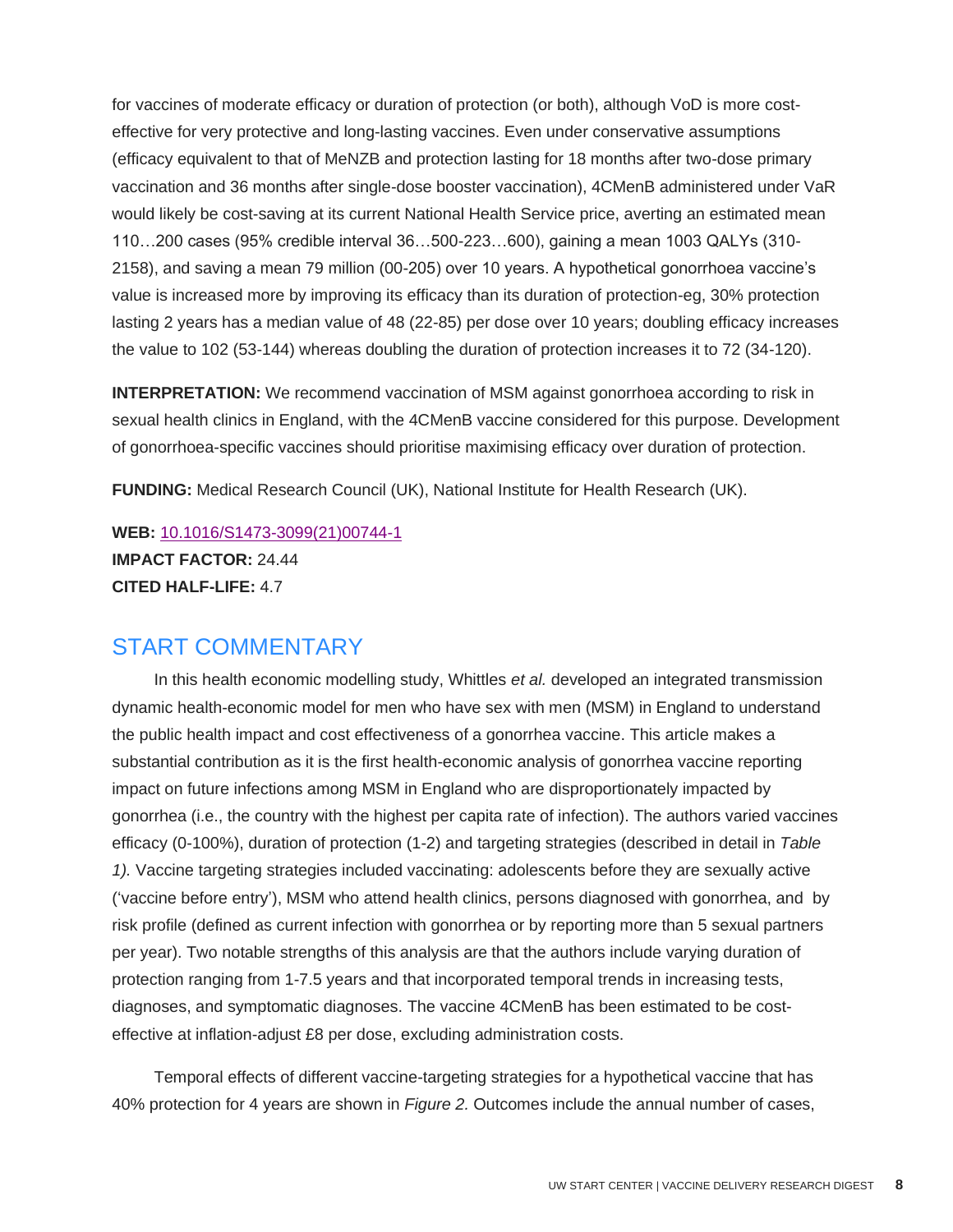<span id="page-9-0"></span>annual vaccine doses administered, vaccine value (calculated as summing the averted costs of testing and treatment, and monetary value of quality-adjusted-life-year [QALY] gains) per dose, and duration of protection. All strategies showed an increasing value over time as cases of gonorrhea decrease. Cases averted by year 10 results are as follows: Vaccine before entry: 18,700 cases (95% CrI 9,700–30,300); vaccine at health clinic attendance: 182,200 cases [95% CrI 77,300–296,500]; vaccine at diagnosis: 85 800 cases [49 300–131 000]; and vaccine at risk: 181 000 cases (75 600– 295 700). Costs vary substantially based on scenario (i.e., £23 value per dose for vaccination on attendance compared to £99 for vaccination according to risk). Overall, Whittles *et al.* conclude that the most impactful vaccine scenario (defined as averting the most infections) would by providing gonorrhea vaccine to MSM attending sexual health clinics, although this is the least cost-effective given the high number of vaccine doses required. Offering vaccines based on risk was to be more cost-effective, with a marginally smaller public health impact, indicating this may be the best approach. However, efficacy and duration greatly impacted these results. As the efficacy and duration increase, the probability that another method such as vaccination on diagnosis may be most impactful and cost-effective increases. This study finds that vaccinating MSM against gonorrhea in England is likely cost saving.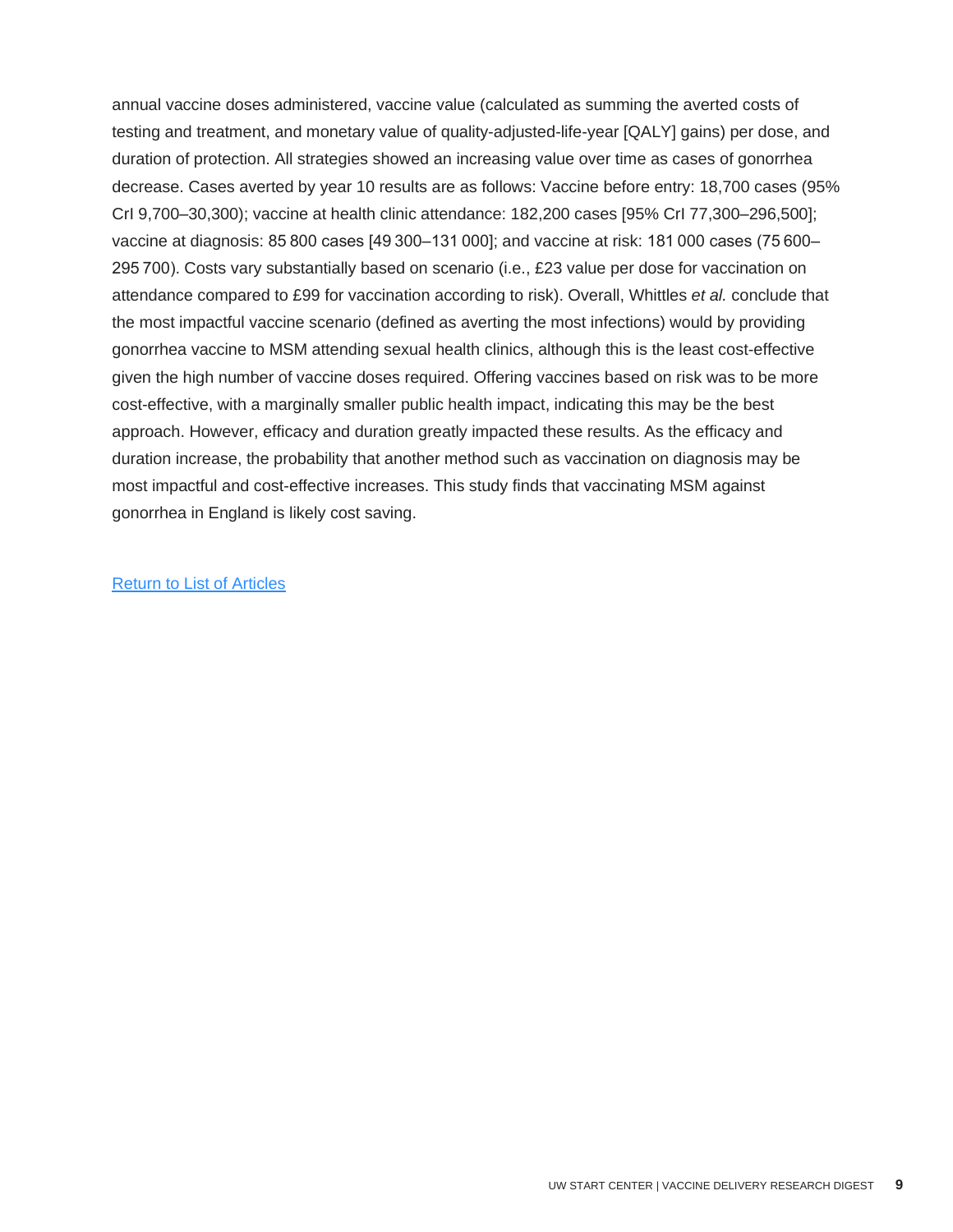#### **4. [Screening for Hepatitis B in partners and children of women positive for surface](http://doi.org/10.2471/BLT.21.287015)  [antigen, Burkina Faso.](http://doi.org/10.2471/BLT.21.287015)**

Guingan A, Kabor R, Shimakawa Y, Som E, Kania D, Pisoni A, et al. *Bull World Health Organ*. 2022 Apr 08;100(4):256-267. PubMed ID: 35386558

## ABSTRACT

**OBJECTIVE:** To evaluate the implementation of a screening strategy for the partners and children of pregnant women with hepatitis B virus (HBV) attending antenatal care.

**METHODS:** We identified pregnant women positive for HBV surface antigen (HBsAg) at antenatal consultation in Ouagadougou, Burkina Faso. At post-test counselling, women were advised to disclose their HBV status to partners and to encourage their partner and children to be screened for HBsAg. We used multivariable logistic regression to explore factors associated with uptake of screening and HBsAg positivity among family members.

**FINDINGS:** Of 1000 HBsAg-positive women, 436/1000 partners and 215/1281 children were screened. HBsAg was detected in 55 (12.6%) partners and 24 (11.2%) children. After adjusting for confounders, uptake of screening was higher in partners who were married, who attended the woman's first post-test consultation and to whom the woman had disclosed her HBV status. In children, HBsAg positivity was associated with being born before the introduction of infant hepatitis B vaccination in Burkina Faso (not significant in the multivariable analysis), having a mother positive for HBV e-antigen (adjusted OR: 8.57; 95% CI: 2.49-29.48) or having a mother with HBV DNA level 200,000IU/mL (OR: 6.83; 95% CI: 1.61-29.00).

**CONCLUSION:** In low-income countries, the antenatal consultation provides a cost-effective opportunity to identify HBV-infected household contacts and link them to care. Children born before the introduction of infant hepatitis B vaccination and whose mother has higher viral load or infectivity should be a priority for testing and linkage to care.

**WEB:** [10.2471/BLT.21.287015](http://doi.org/10.2471/BLT.21.287015) **IMPACT FACTOR:** 6.960 **CITED HALF-LIFE:** 12.4

## START COMMENTARY

In this prospective cohort study, Guingané *et al.* evaluate the impact of a screening program for pregnant women with hepatitis B virus (HBV) attending antenatal care on family members' screening uptake and hepatitis B surface antigen (HBsAg) positivity. This study is important as HBV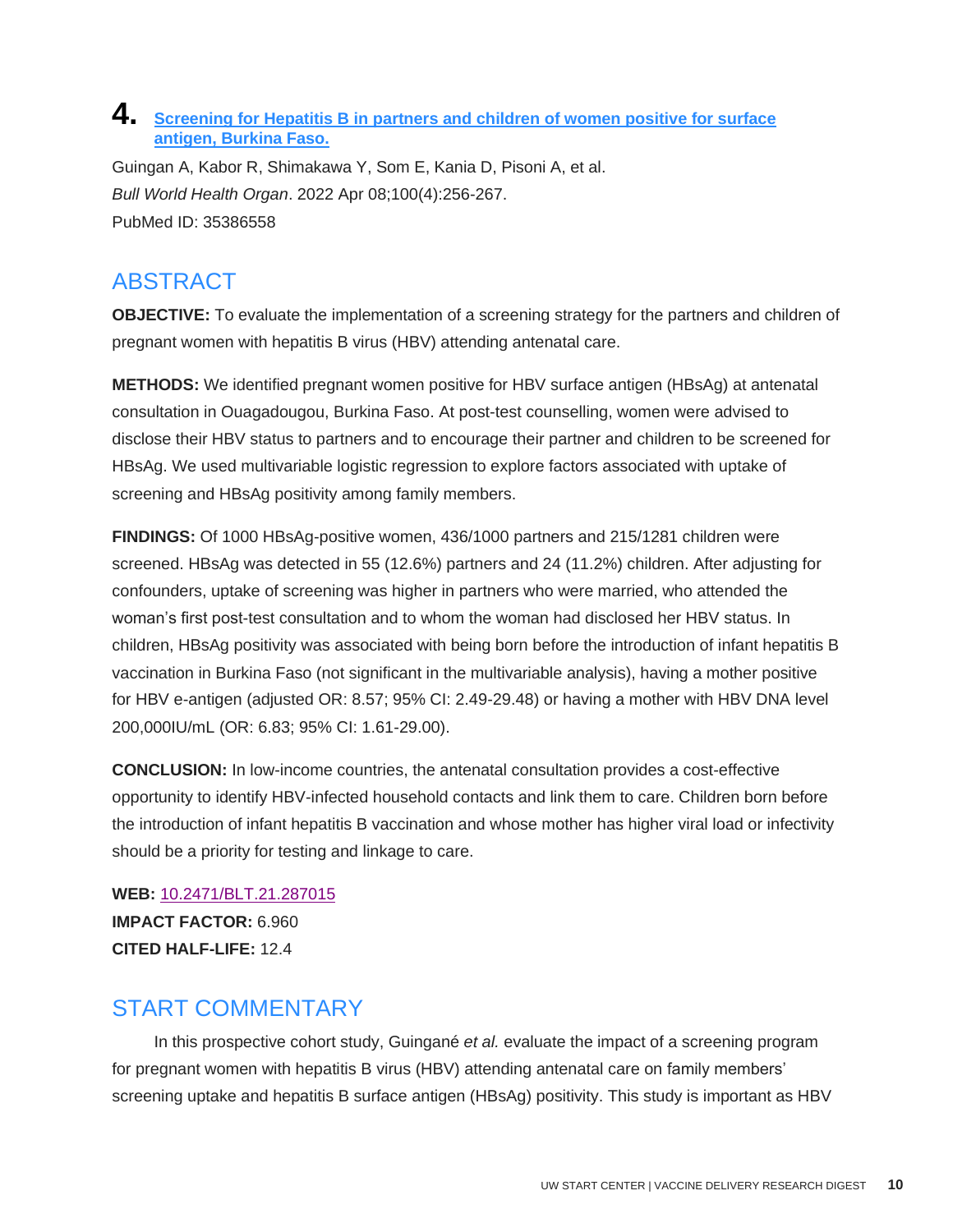is a substantial source of morbidity and mortality in Burkina Faso and other LMICs, creating a need for means of identifying people with chronic HBV to prevent complications (e.g., cirrhosis, liver failure). The screening program involved training primary care health workers to provide HBV counseling and HBsAg screening for pregnant women during the first antenatal care visit, a simplified referral to the hepato-gastroenterology department for women testing positive, and posttest counseling for HBsAg-positive women. At each visit, physicians reminded women about screening family members for HBV. Outcomes included HBV screening, seroprevalence of HBsAg among partners and children of HBsAg-positive women, and sociodemographic and biological factors associated with HBV infection in partners and children.

<span id="page-11-0"></span>Overall, 1000 HBsAg-positive women were recruited into the study; 10.3% had positive hepatitis B viral protein (HbeAg) indicating active viral replication, and 9.5% had a high viral load. Women identified 2,281 eligible family members. Most (88.6%) of women reported their positive status to their partners. Overall, 651 family members (436 partners [43.6%] and 215 children [16.8%]) were screened. In multivariate analysis, uptake of screening among partners was higher in married couples, those with higher level of education, when the woman was retained in antenatal care, when the woman disclosed her positive status, and when partners who attended the first posttest specialist visit. Maternal factors such as higher education, greater number of pregnancies, retention in care, and sharing HBV status with partner were associated with higher child screening uptake. Detailed findings on factors associated with partner screening and child screening are presented in *Table 3* and *Table 4*, respectively. Overall, 12.1% of the screened family members tested positive for HBsAg. This study demonstrates that it is feasible to screen of family members of women identified as HBsAg positive at antenatal care, which can increase diagnoses, linkages to care, and may reduce morbidity and mortality from HBV-associated complications.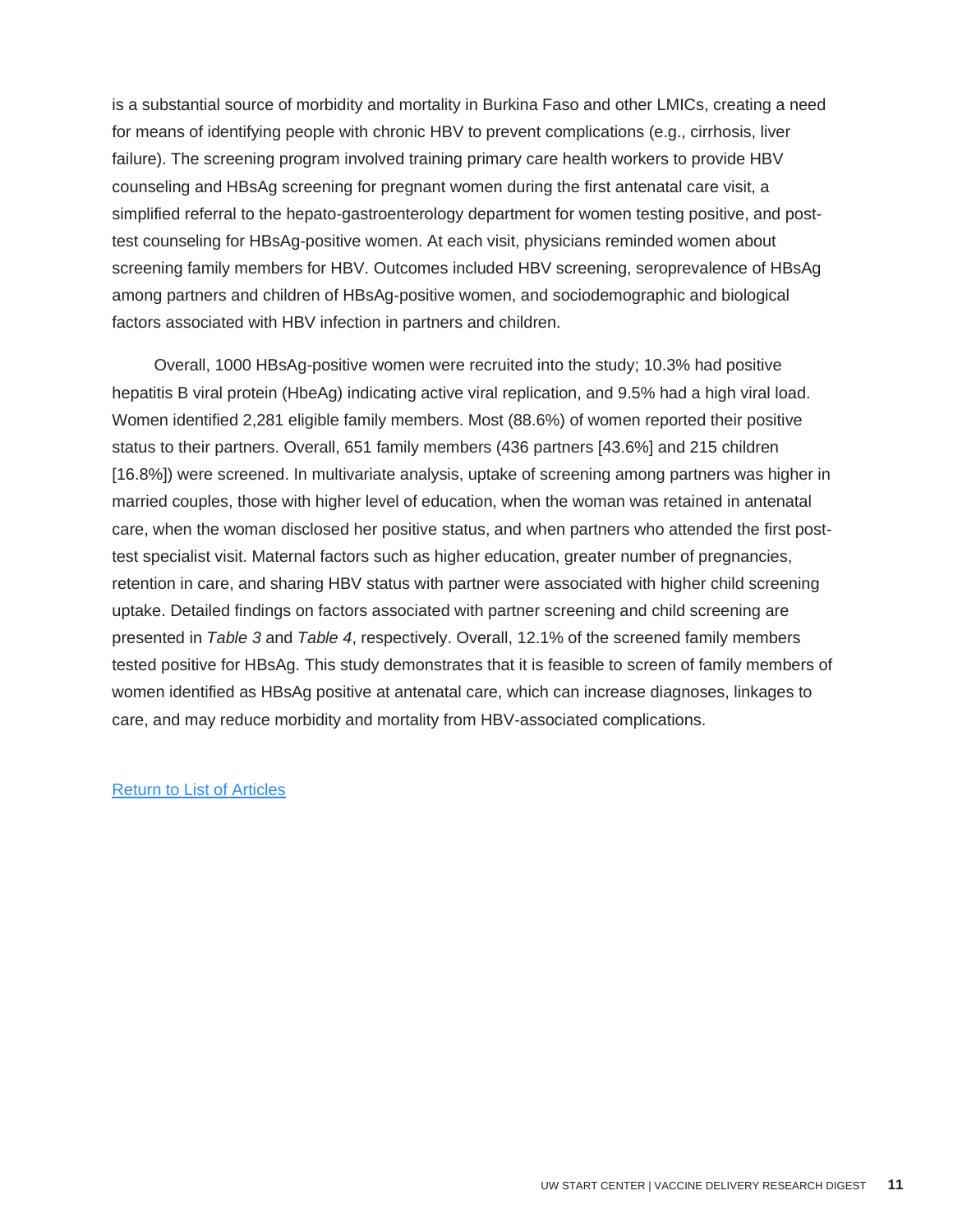#### **5. [Improving the availability of vaccines in primary healthcare facilities in South Africa: is](http://doi.org/10.1080/21645515.2021.1926184)  [the time right for a system redesign process?](http://doi.org/10.1080/21645515.2021.1926184)**

Iwu-Jaja C, Jordan P, Ngcobo N, Jaca A, Iwu C, Mulenga M, et al. *Hum Vaccin Immunother*. 2022 Apr 14;18(1):1926184. PubMed ID: 35349379

## ABSTRACT

An uninterrupted supply of vaccines at different supply chain levels is a basic component of a functional immunization programme and care service. There can be no progress toward achieving universal health coverage and sustainable development without continuous availability of essential medicines and vaccines in healthcare facilities. Shortages of vaccines, particularly at health facility level is an issue of grave concern that requires urgent attention in South Africa. The causes of vaccine stock-outs are multifactorial and may be linked to a broader systems issue. These factors include challenges at higher levels such as delays in the delivery of stock from the pharmaceutical depot; health facility level factors, which include a lack of commitment from healthcare workers and managers; human resource factors, such as, staff shortages, and lack of skilled personnel. Therefore, there is a compelling need to address the factors associated with shortages of vaccines in health facilities. This paper highlights the challenges of vaccine availability in South Africa, the associated factors, the available interventions, and recommended interventions for the expanded programme on immunization in South Africa. We propose a system redesign approach as a potentially useful intervention.

#### **WEB:** [10.1080/21645515.2021.1926184](http://doi.org/10.1080/21645515.2021.1926184)

**IMPACT FACTOR:** 2.619 **CITED HALF-LIFE:** 3.9

### START COMMENTARY

Iwu-Jaja *et al.* describe challenges related to vaccine availability in South Africa including factors associated with vaccine shortages and available interventions. Authors present findings from the yearly telephone survey on stock outs conducted by Stop Stock-out Project, showing that stockouts range from 4-13% in 2015, with substantial geographical and vaccine variation in the stock-outs across the country. When summarizing literature on causes of vaccine stock-outs at health facilities, poor stock management, delays in stock delivery from pharmaceutical depots, poor communication between the depot and facilities, distance, and human resources (e.g., staff shortages, lack of skilled personnel) were associated with stockouts. Interventions to address shortage issues include supply chain interventions such as clearing back orders at the plot, providing guidelines for stock management, and offering supportive supervision and training. In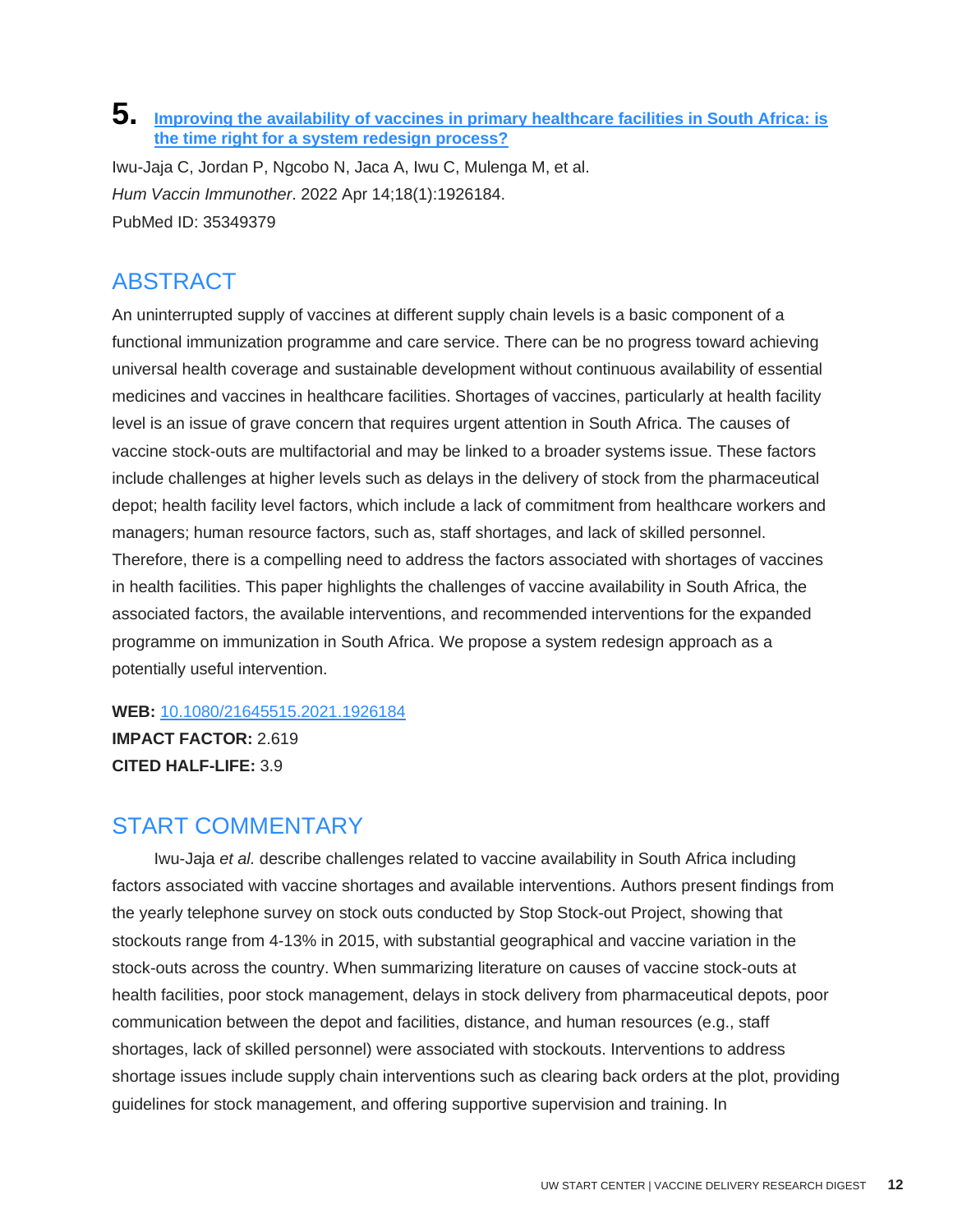<span id="page-13-0"></span>additionelectronic stock management systems (such as the existing Stock Visibility Solution) should be utilized in primary care settings given the evidence supporting such interventions in prior literature. Such systems could improve monitoring, reporting, and responses to prevent stockouts. Other interventions include human resource-targeted interventions such as training/supervision of healthcare workers, and performance appraisal to hold managers accountable. Lastly, Iwu-Jaja *et al.*  present a case for system redesign approach, which involves overhauling and restructuring the complete stock management and information system. Steps include assessing current practices to identify strengths and weaknesses, providing recommendations and advocacy to stakeholders, developing key performance indicators with stakeholders, and modeling the vaccine management system and scenarios (including improvement/redesign options). The scenario with the best indicators should be selected for implementation. Overall, this commentary makes a compelling case for redesigning the vaccine supply chain systems in South Africa to reduce shortages.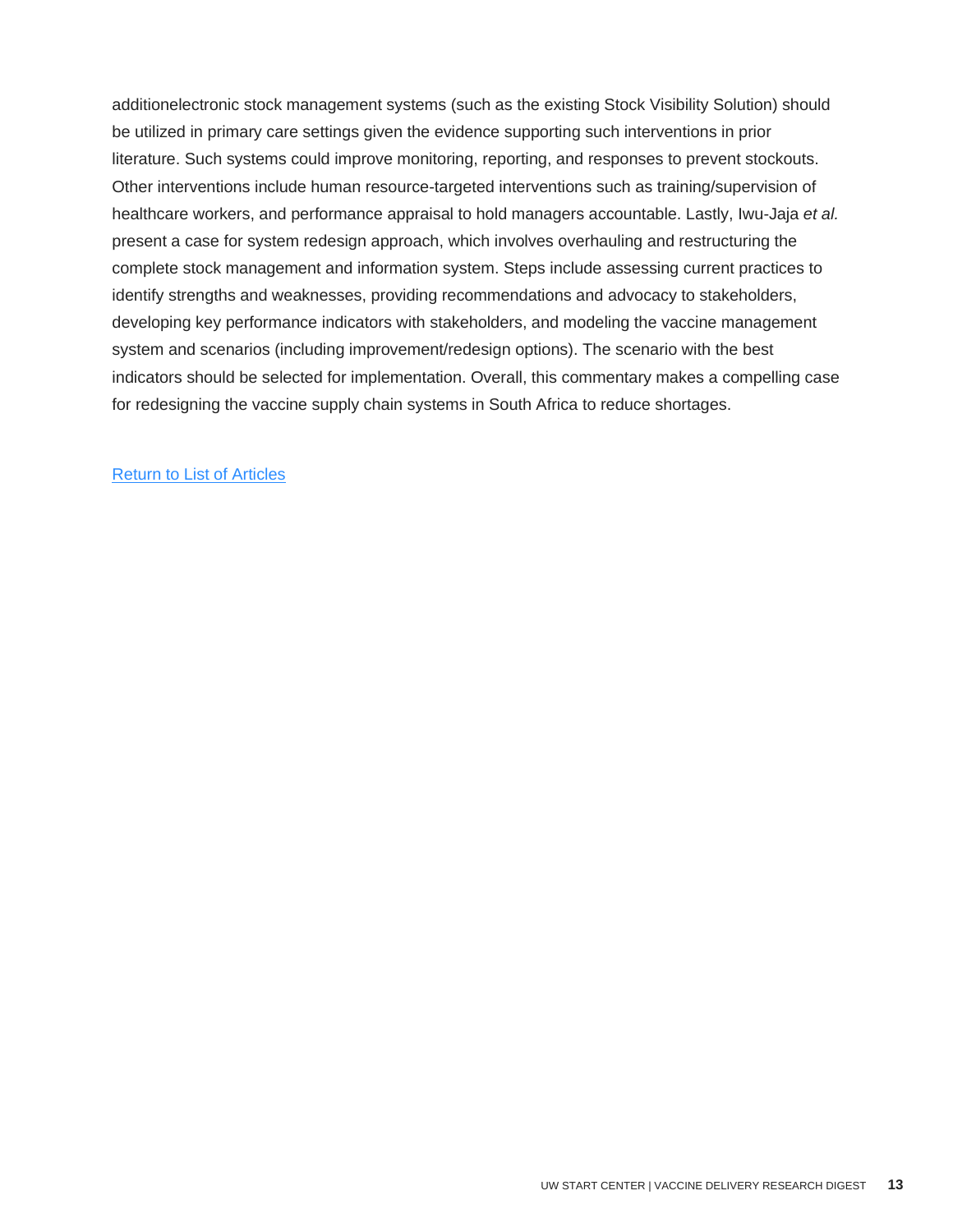#### **6. [Optimal resource allocation with spatiotemporal transmission discovery for effective](http://doi.org/10.1186/s40249-022-00957-1)  [disease control.](http://doi.org/10.1186/s40249-022-00957-1)**

Ren J, Liu M, Liu Y, Liu J. *Infect Dis Poverty*. 2022 Mar 28;11(1):34. PubMed ID: 35331329

## **ABSTRACT**

**BACKGROUND:** The new waves of COVID-19 outbreaks caused by the SARS-CoV-2 Omicron variant are developing rapidly and getting out of control around the world, especially in highly populated regions. The healthcare capacity (especially the testing resources, vaccination coverage, and hospital capacity) is becoming extremely insufficient as the demand will far exceed the supply. To address this time-critical issue, we need to answer a key question: How can we effectively infer the daily transmission risks in different districts using machine learning methods and thus lay out the corresponding resource prioritization strategies, so as to alleviate the impact of the Omicron outbreaks?

**METHODS:** We propose a computational method for future risk mapping and optimal resource allocation based on the quantitative characterization of spatiotemporal transmission patterns of the Omicron variant. We collect the publicly available data from the official website of the Hong Kong Special Administrative Region (HKSAR) Government and the study period in this paper is from December 27, 2021 to July 17, 2022 (including a period for future prediction). First, we construct the spatiotemporal transmission intensity matrices across different districts based on infection case records. With the constructed cross-district transmission matrices, we forecast the future risks of various locations daily by means of the Gaussian process. Finally, we develop a transmissionguided resource prioritization strategy that enables effective control of Omicron outbreaks under limited capacity.

**RESULTS:** We conduct a comprehensive investigation of risk mapping and resource allocation in Hong Kong, China. The maps of the district-level transmission risks clearly demonstrate the irregular and spatiotemporal varying patterns of the risks, making it difficult for the public health authority to foresee the outbreaks and plan the responses accordingly. With the guidance of the inferred transmission risks, the developed prioritization strategy enables the optimal testing resource allocation for integrative case management (including case detection, quarantine, and further treatment), i.e., with the 300,000 testing capacity per day; it could reduce the infection peak by 87.1% compared with the population-based allocation strategy (case number reduces from 20,860 to 2689) and by 24.2% compared with the case-based strategy (case number reduces from 3547 to 2689), significantly alleviating the burden of the healthcare system.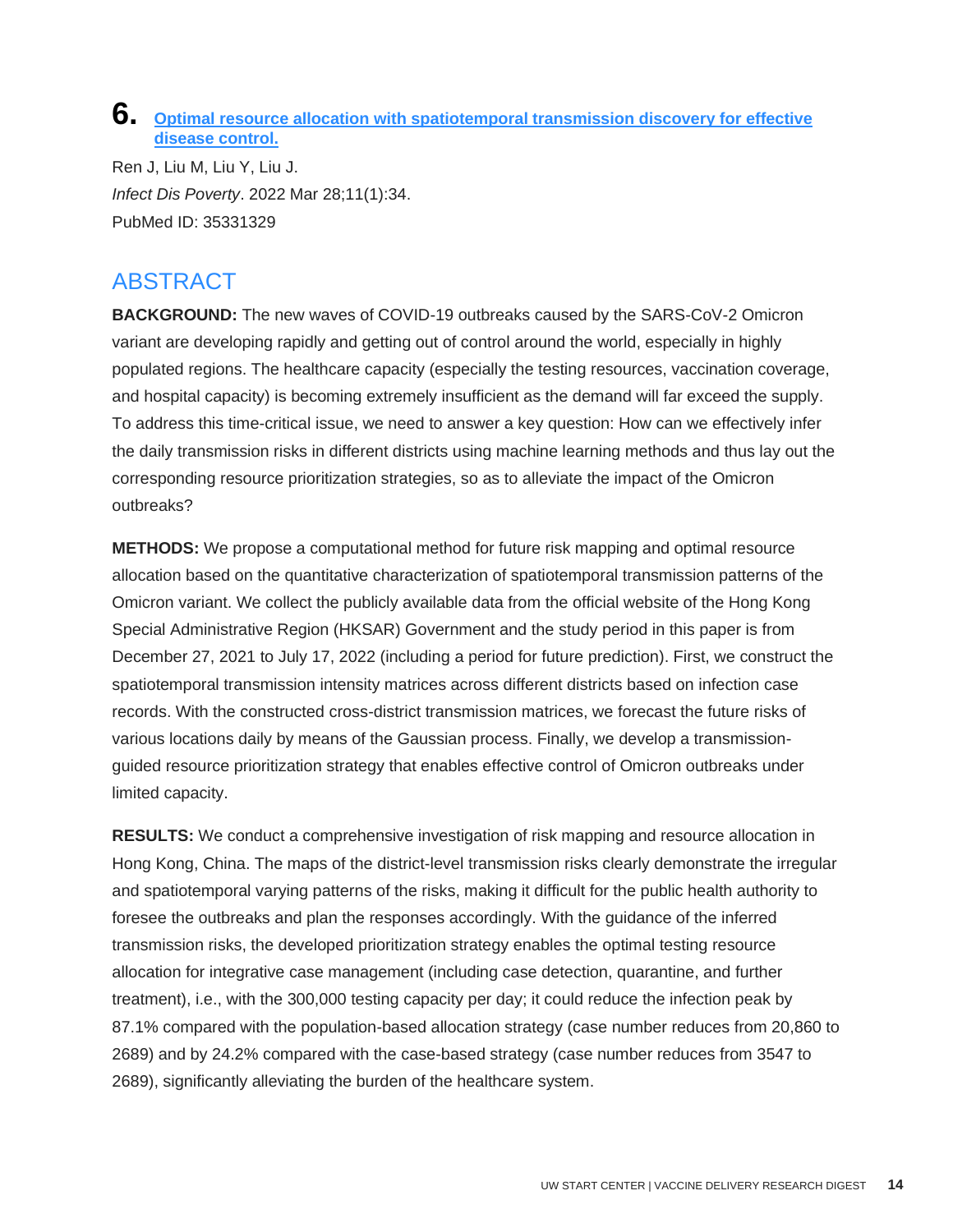**CONCLUSIONS:** Computationally characterizing spatiotemporal transmission patterns allows for the effective risk mapping and resource prioritization; such adaptive strategies are of critical importance in achieving timely outbreak control under insufficient capacity. The proposed method can help guide public-health responses not only to the Omicron outbreaks but also to the potential future outbreaks caused by other new variants. Moreover, the investigation conducted in Hong Kong, China provides useful suggestions on how to achieve effective disease control with insufficient capacity in other highly populated countries and regions.

**WEB:** [10.1186/s40249-022-00957-1](http://doi.org/10.1186/s40249-022-00957-1) **IMPACT FACTOR:** 3.067 **CITED HALF-LIFE:** 3.0

#### START COMMENTARY

In this study, Ren *et al.* propose a computational method for future risk mapping and optimal resource allocation based on spatiotemporal transmission patterns of the Omicron variant of SARS-CoV-2. This study is important as such approaches can reduce the negative impacts of disease outbreaks. The authors used data on COVID-19 cases in Hong Kong from March 17, 2020 to February 5, 2022. COVID-19 to construct a daily disease transmission matrix (details provided in *Additional File 1*). The matrix was used to predict future transmission risks at a district level. Beyond the transmission risk mapping, Ren *et al.* developed a strategy for resource allocation, which considered population, infection numbers, and transmission risk using a compartmental model at the meta-population level (a Susceptible-Detected-Non-detected-Recovered (SDNR) model).

<span id="page-15-0"></span>*Figure 2* shows examples of the transmission networks from the constructed daily spatiotemporal transmission matrices in Hong Kong. There is evident spatial heterogeneity in daily transmission (denoted by differing colors in the figure). The transmission risk of all 18 administrative areas in Hong Kong are shown in *Figure 3.* There is great heterogeneity in daily transmission risk levels on the district level both spatially and temporally. Ren *et al.* included several simulations with different testing capacity (300,000, 500,000 and 700,000 per day) for the resource allocation. Allocation scenarios included: 1) no specific strategy; 2) testing strategy based on district population; 3) testing strategy based on the number of cases in each district; and 4) testing based on the transmission-guided prioritization (i.e., considering population, case numbers, and transmission risk). Overall, results (presented in *Figure 4*) indicate that the transmission guided strategy would flatten outbreak peaks effectively (87.1% case number reduction) compared to the population-based strategy. Additional results for other testing scenarios are presented in *Figure 5A* and *B.* This study demonstrates that proposed resource allocation strategies are more effective than methods based on population or number of cases, indicating this is a promising strategy to use in future outbreaks. Return to List of Articles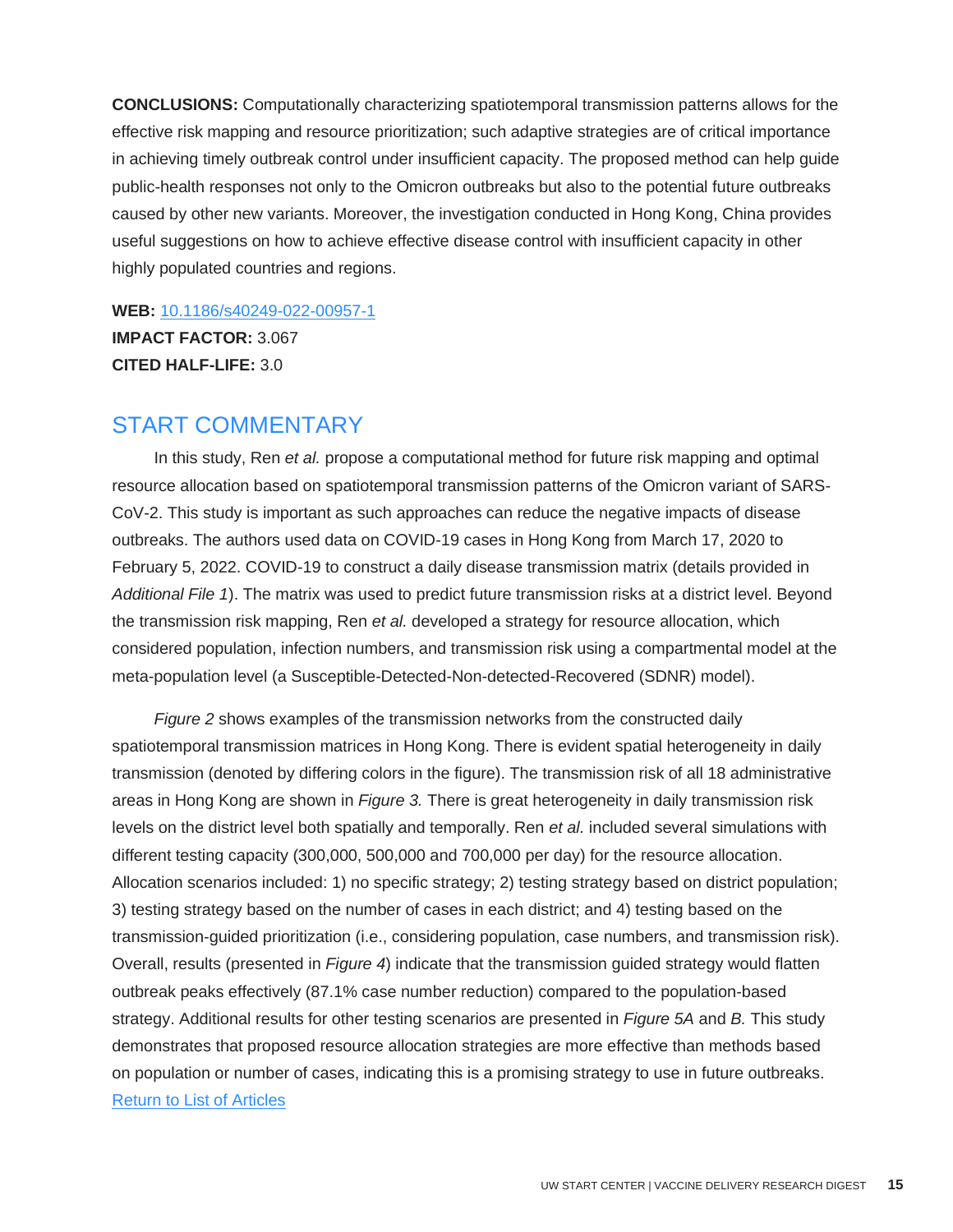#### **7. [Progress Toward Achieving and Sustaining Maternal and Neonatal Tetanus Elimination](http://doi.org/10.15585/mmwr.mm7111a2)  - [Worldwide, 2000-2020.](http://doi.org/10.15585/mmwr.mm7111a2)**

Kanu F, Yusuf N, Kassogue M, Ahmed B, Tohme R. *MMWR Morb Mortal Wkly Rep*. 2022 Mar 24;71(11):406-411. PubMed ID: 35298457

## ABSTRACT

Maternal and neonatal tetanus (MNT)<sup>\*</sup> remains a major cause of neonatal mortality with an 80%-100% case-fatality rate among insufficiently vaccinated mothers after unhygienic deliveries, especially in low-income countries (1). In 1989, the World Health Assembly endorsed elimination… of neonatal tetanus; the activity was relaunched in 1999 as the MNT elimination (MNTE) initiative, targeting 59 priority countries. MNTE strategies include 1) achieving 80% coverage with 2 doses of tetanus toxoid-containing vaccine (TTCV2+)\*\* among women of reproductive age through routine and supplementary immunization activities (SIAs) in high-risk districts. 2) achieving 70% of deliveries by a skilled birth attendant, and 3) implementing neonatal tetanus case-based surveillance (2). This report summarizes progress toward achieving and sustaining MNTE during 2000-2020 and updates a previous report (3). By December 2020, 52 (88%) of 59 priority countries had conducted TTCV SIAs. Globally, infants protected at birth\*\*\* against tetanus increased from 74% (2000) to 86% (2020), and deliveries assisted by a skilled birth attendant increased from 64% (2000-2006) to 83% (2014-2020). Reported neonatal tetanus cases worldwide decreased by 88%, from 17,935 (2000) to 2,229 (2020), and estimated deaths decreased by 92%, from 170,829 (2000) to 14,230 (2019). By December 2020, 47 (80%) of 59 priority countries were validated to have achieved MNTE, five of which conducted postvalidation assessments. To achieve elimination in the 12 remaining countries and sustain elimination, innovation is needed, including integrating SIAs to cover multiple vaccine preventable diseases and implementing TTCV life course vaccination.

**WEB:** [10.15585/mmwr.mm7111a2](http://doi.org/10.15585/mmwr.mm7111a2) **IMPACT FACTOR:** 13.606 **CITED HALF-LIFE:** 4.4

## START COMMENTARY

In this article, Kanu *et al.* provides information on progress of the MNT initiative launched in 59 priority countries in 1999. This article is important as MNT is a major source of neonatal mortality, despite the wide availability of tetanus toxoid-containing vaccine (TTCV). In 2020, 27% of priority countries had greater than 80% TTCV dose 2 coverage. The global proportion of infants protected increased from 74% in 2000 to 86% in 2020. Overall, 52 of the countries conducted supplementary immunization activities, reaching 67% of targeted women (168 of 250 million). Great strides have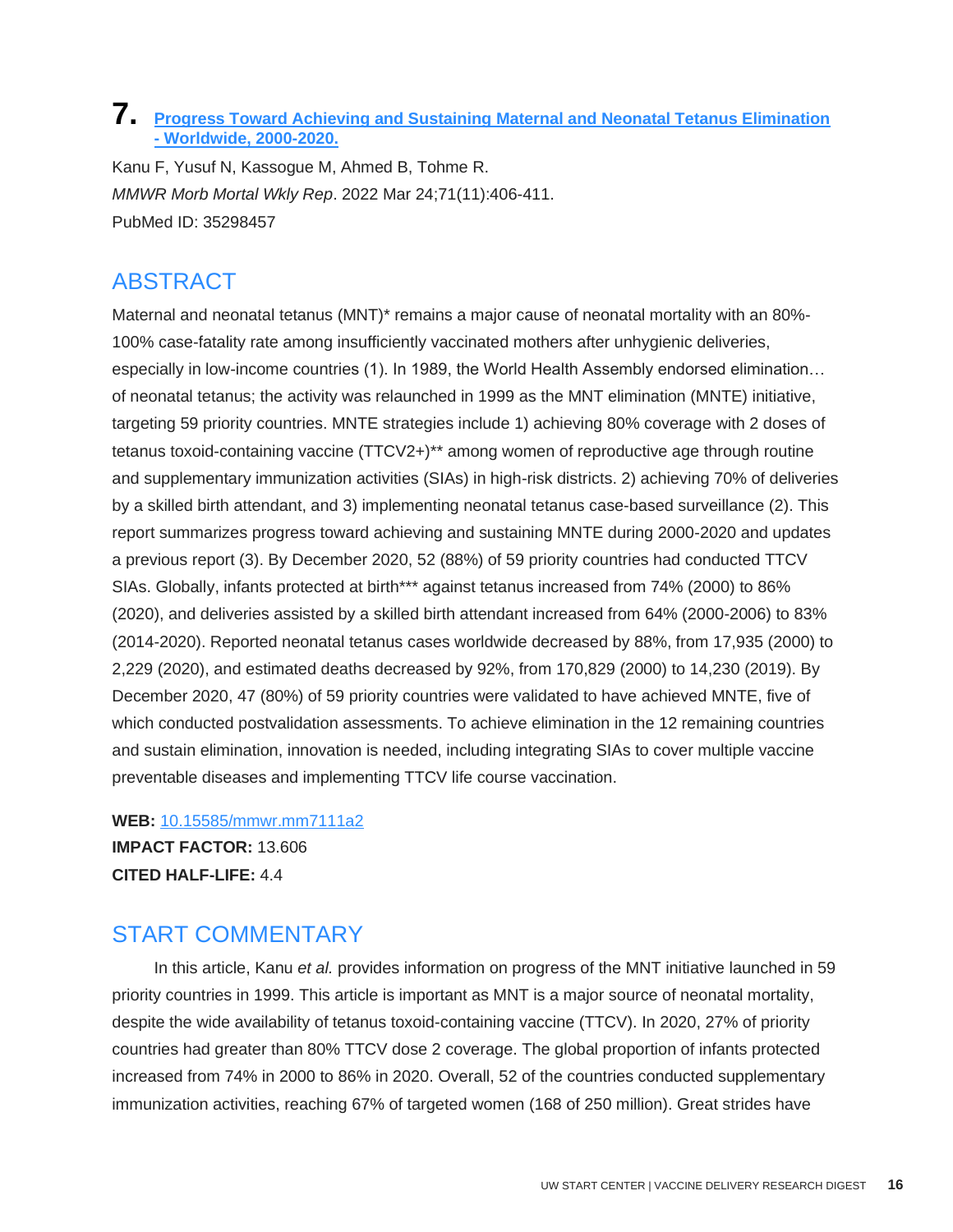<span id="page-17-0"></span>been made in deliveries attended by skilled birth attendants (64% in 2000-2006; 83% in 2014-2020). Modelling studies have indicated that neonatal tetanus deaths have decreased by 92% (170,829 in 2000 and 14,230 in 2020). Most countries (80%; 47) have validated achieving MNT elimination through a series of validation activities such as the review of district-level core indicators, reported neonatal cases, surveillance system, vaccine coverage, and percentage of clean deliveries by a skilled birth attendant. Once elimination is achieved, it is critical to sustain this achievement with activities such as administering 3 doses of DTP for infants and 3 TTCV boosters, checking tetanus vaccination status and providing TTCV2+ during antenatal visits, promoting ≥60% clean deliveries, and maintaining neonatal tetanus surveillance. Indicators for these varied across the 59 countries in post validation assessments. Overall, Kanu *et al.* highlight the substantial progress which has been made through MNT elimination efforts. However, there are several (12) countries which have not achieved elimination, while others are struggling to sustain elimination, indicating the need additional efforts to reduce the global burden of MNT.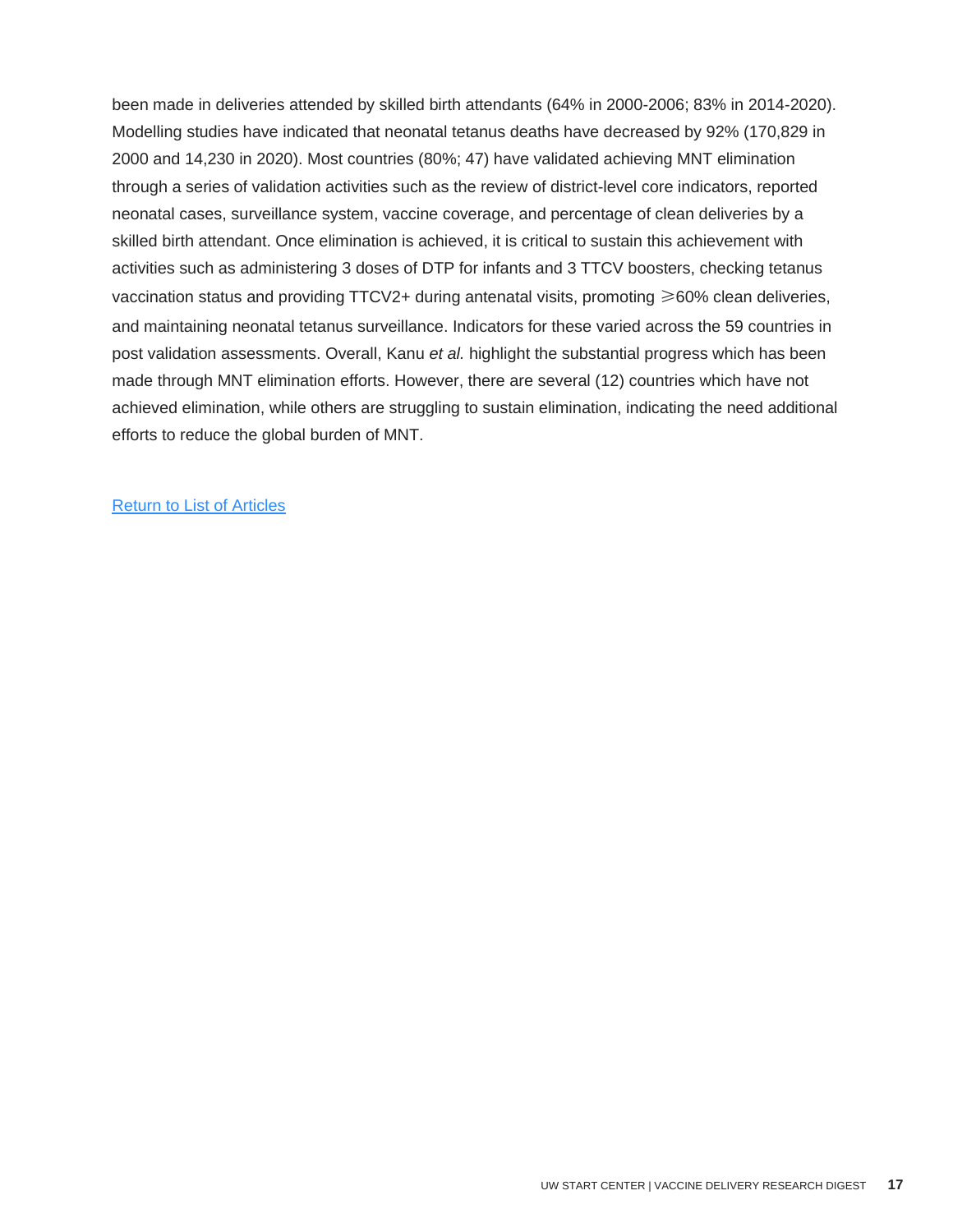#### **8. [Using long-range freeze-preventive vaccine carriers in Nepal: A study of equipment](http://doi.org/10.1016/j.jvacx.2022.100146)  [performance, acceptability, systems fit, and cost.](http://doi.org/10.1016/j.jvacx.2022.100146)**

Kumar S, Lennon P, Muller N, Uranw S, Mvundura M, Sibole A, et al. *Vaccine X*. 2022 Mar 05;10:100146. PubMed ID: 35243322

## **ABSTRACT**

Preventing vaccine freezing is one of the biggest challenges in vaccine management. Until 2018, vaccine carriers used in the immunization program lacked features to prevent vaccine freezing. Freeze-preventive vaccine carriers (FPVCs) have an engineered liner that buffers vaccines from direct exposure to frozen ice packs. A field evaluation of three FPVCs was conducted in 24 health posts in eastern Nepal. The objective was to evaluate the FPVCs' performance, acceptability, systems fit, and cost, to inform prequalification and introduction planning. The study was carried out in two phases: in the first phase, FPVCs containing dummy vaccines (labeled "Not for Human Use") were transported to outreach sessions along with a standard vaccine carrier (SVC); in the second phase, the FPVCs were used for transporting vaccines taken to outreach sessions and used for vaccinating eligible children. The study gathered quantitative and qualitative data from health workers, logbooks, and electronic temperature monitors placed inside and outside the FPVCs. Results indicate the FPVCs successfully prevented temperatures below 0C more than 99% of the time-except at one site, where ambient temperatures were below the minimum rated testing temperature specified by the World Health Organization. Internal cool-down times for the FPVCs were highly variable, as were mean kinetic temperatures, possibly driven by the wide range of ambient temperatures and higher-than-expected variations in freezer performance, which, along with the need to transport ice packs to some locations, affected ice-pack temperatures. Almost all health workers requested smaller, lighter-weight FPVCs but appreciated the FPVCs' ability to prevent vaccines from freezing while avoiding undue heat exposure. FPVCs had benefit-cost ratios greater than 1 and hence good value for money. Results point to the importance of understanding the intended environment of use and the need for smaller, short-range as well as long-range carriers.

#### **WEB:** [10.1016/j.jvacx.2022.100146](http://doi.org/10.1016/j.jvacx.2022.100146) **IMPACT FACTOR:** N/A **CITED HALF-LIFE:** N/A

## START COMMENTARY

In this study, Kumar *et al.* assess the performance, acceptability, systems fit, and cost, to inform prequalification and introduction planning of freeze-preventive vaccine carriers (FPVCs) in 24 health posts in Nepal. This work is important as vaccine freezing poses a major threat to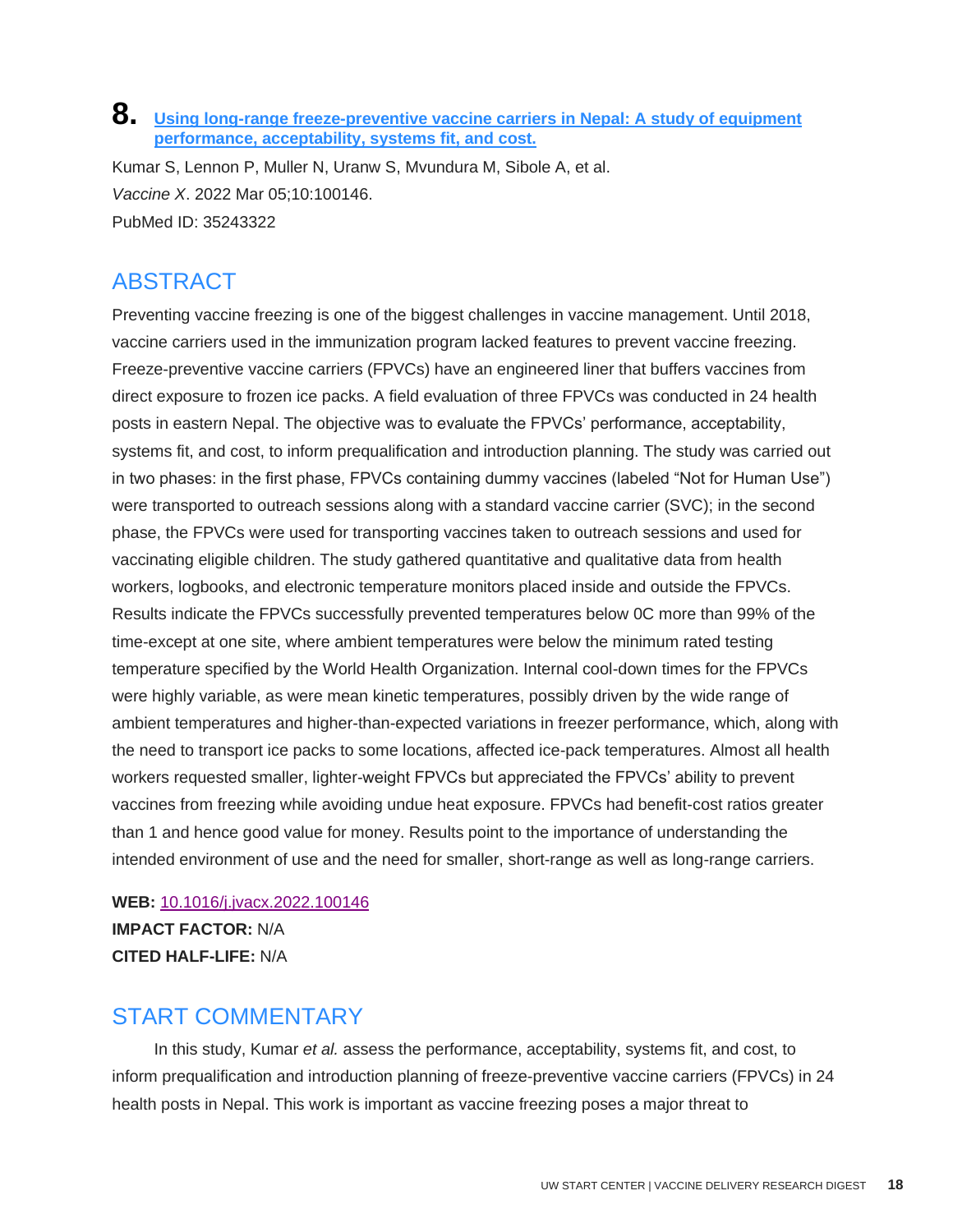immunization efforts as freezing can reduce vaccine potency and compromise immunogenicity. As Such, technologies such as FPVCs have great potential to address issues with freezing by maintaining a suitable internal temperature. Three laboratory-tested and conditionally qualified longrange FPVCs were tested in this study. Quantitative data on the temperature was collected through automatic monitoring devices and used to calculate the frequency/ extent of temperature excursions, effect of ambient temperature on internal temperature, cool-down rates, and other indicators. Qualitative data were collected through in-depth interviews with cold chain handlers, auxiliary health workers, and auxiliary nurse midwives. The multiple methods are a key strength of this analysis. Another strength is the inclusion of costs.

<span id="page-19-0"></span>In terms of thermal performance, the FPVCs were successful in slowing down the rapid drop in temperature when ice packs are introduced (*Figure 2*). Kumar *et al.* also calculated the mean temperature (*Table 1*; *Figure 3*) and found that there were no freezing temperatures in the FPVCs in the first phase, and only one internal FPVS temperature below 0°C in the second phase. In terms of acceptability and systems fit, health workers universally appreciated the protection from freezing that the products offered and the reduced wastage (as labels did not peel off as they would through water damage). Health workers did have concerns about the size and the weight of the FPVCs. There were some challenges with opening/closing the lid, difficulty with removing ice packs if frozen, accidentally tearing foam, and with the physical design of the product (i.e., uncomfortable strap and backpack design). Health workers had different preferences for each product, but overall stated that all enhanced safety, reduced wastage, and prevented vaccines from freezing. Cost data were obtained from outreach session and used to calculate the price per dose, volume per dose, and the value of vaccines (i.e., the cost in USD) carried per outreach session. These indicators were used to calculate and present the benefit-cost ratio per health facility per year (*Table 6*). Overall, the price for an FPVC ranges from \$39-55. Based on the benefit-cost threshold of 1, nearly all options indicate that the benefits outweigh the costs with the exception of scenarios which use the minimum value of freeze-sensitive vaccines and the 5-year annualized purchase price of the product. This study demonstrates that FPVCs were largely effective, acceptable, and cost-effective, indicating that they could be implemented elsewhere to prevent vaccine freezing.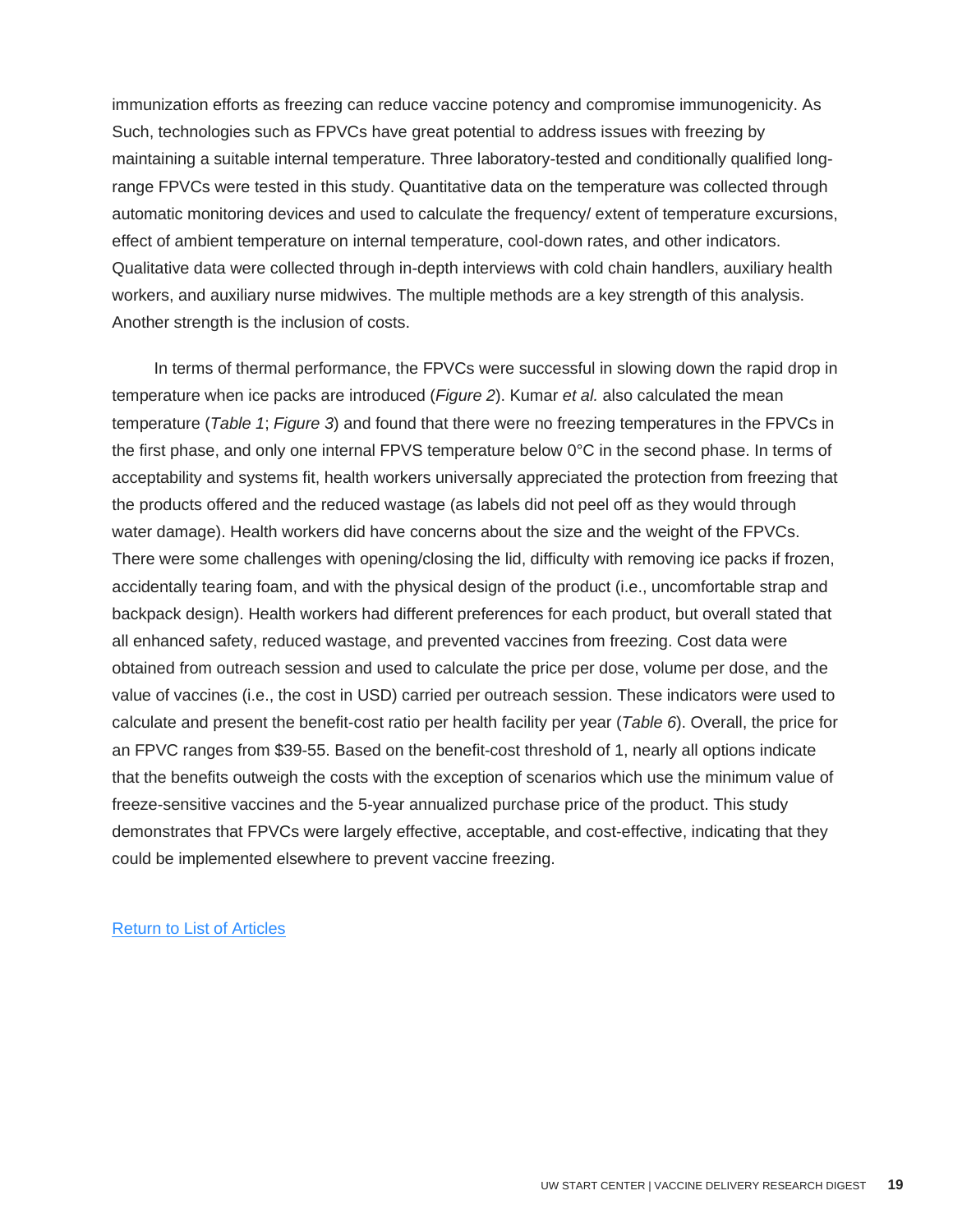#### **9. [Building the concept for WHO Evidence Considerations for Vaccine Policy \(ECVP\):](http://doi.org/10.1016/j.vaccine.2021.10.062)  [Tuberculosis vaccines intended for adults and adolescents as a test case.](http://doi.org/10.1016/j.vaccine.2021.10.062)**

Kochhar S, Barreira D, Beattie P, Cavaleri M, Cravioto A, Frick M, et al. *Vaccine*. 2022 Mar 10;40(12):1681-1690. PubMed ID: 35164990

## **ABSTRACT**

Currently, no formal mechanisms or systematic approaches exist to inform developers of new vaccines of the evidence anticipated to facilitate global policy recommendations, before a vaccine candidate approaches regulatory approval at the end of pre-licensure efficacy studies. Consequently, significant delays may result in vaccine introduction and uptake, while post-licensure data are generated to support a definitive policy decision. To address the uncertainties of the evidence-to-recommendation data needs and to mitigate the risk of delays between vaccine recommendation and use, WHO is evaluating the need for and value of a new strategic alignment tool: Evidence Considerations for Vaccine Policy (ECVP). EVCPs aim to fill a critical current gap by providing early (pre-phase 3 study design) information on the anticipated clinical trial and observational data or evidence that could support WHO and/or policy decision making for new vaccines in priority disease areas. The intent of ECVPs is to inform vaccine developers, funders, and other key stakeholders, facilitating stakeholder alignment in their strategic planning for late stage vaccine development. While ECVPs are envisaged as a tool to support dialogue on evidence needs between regulators and policy makers at the national, regional and global level, development of an ECVP will not preclude or supersede the independent WHO's Strategic Advisory Group of Experts on Immunization (SAGE) evidence to recommendation (EtR) process that is required for all vaccines seeking WHO policy recommendation. Tuberculosis (TB) vaccine candidates intended for use in the adolescent and adult target populations comprise a portfolio of priority vaccines in late-stage clinical development. As such, TB vaccines intended for use in this target population provide a 'test case' to further develop the ECVP concept, and develop the first WHO ECVP considerations guidance.

#### **WEB:** [10.1016/j.vaccine.2021.10.062](http://doi.org/10.1016/j.vaccine.2021.10.062) **IMPACT FACTOR:** 3.143

**CITED HALF-LIFE:** 7.3

## START COMMENTARY

Kochhar *et al.* summarize findings from two stakeholder consultations on the strategic tool, Evidence Considerations for Vaccine Policy (ECVP) and its application to TB vaccines for adults and adolescents. This study is important as it summarizes views on ECVPs, which WHO is now developing as a tool to provide early (pre-phase 3 study design) on the anticipated data and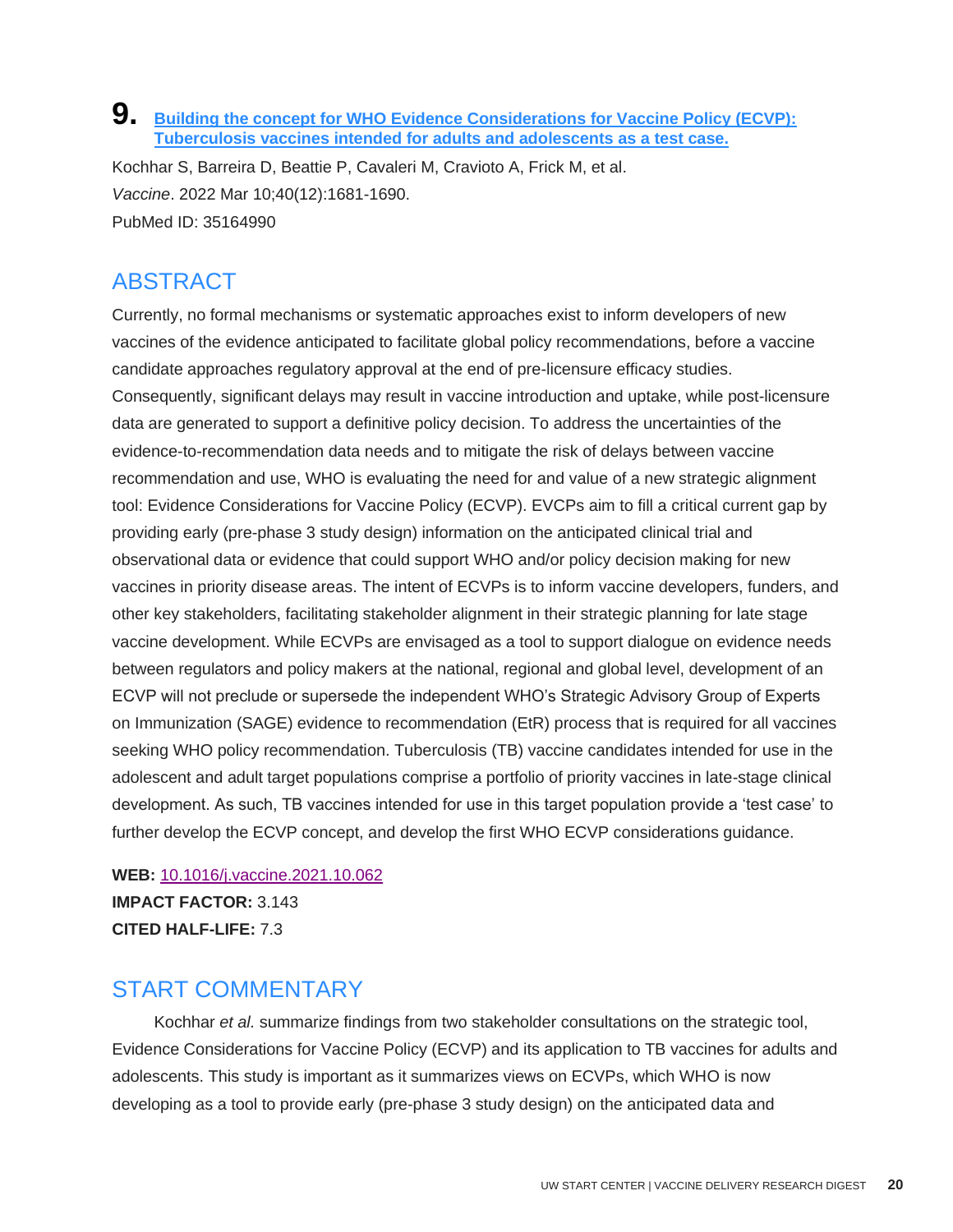<span id="page-21-0"></span>evidence that could support decision making for new vaccines on an international and national level. ECVPs can be used after WHO defines and identifies Preferred Product Characteristics (PPC) to ensure that there are no delays at the end of efficacy studies. The stakeholder meetings included global, regional, and country partners working in vaccine production, financing, policy, implementation, and community engagement and experts on TB vaccine development. The sessions included a draft framework for a ECVP and TB vaccines as a test case to facilitate discussions. Presentations were given on: lessons learned from other vaccines (RTS,S and COVID-19), the urgent need for TB vaccines; modelling health and economic impacts of TB vaccines, and others. During the second meeting, four roundtables with experts were convened. The experts shared their views on ECVP use. Details on the discussion points from the roundtables are presented in *Table 1.*  Some notable challenges were that there was a disconnect between the guidance of PPCs and what is typically considered for policy recommendations (i.e., vaccine stability and storage, prioritization of population; the vaccine delivery strategy), a requirement for the ECVP to be a living document with frequent changes as needed, and a need for implementation and community engagement studies along with efficacy studies. Perceived benefits included that the ECVP could be used strategically to enhance dialogue between stakeholders, lead to early engagement with regulators, and could be used to clarify the role of vaccines in disease control strategies. Stakeholders agreed that ECVPs could be a potential method to fill gaps between WHO PPCs, national regulatory authorities, and other policy bodies such as SAGE. If successfully implemented, ECVPs? could result in greater stakeholder engagement, higher predictability of the vaccine development process, and reduced risk of investments in vaccine. Kochhar *et al.* conclude by summarizing recommendations for key next steps including for WHO to finalize a generic ECVP framework and a ECVP for TB vaccines in adults and adolescents.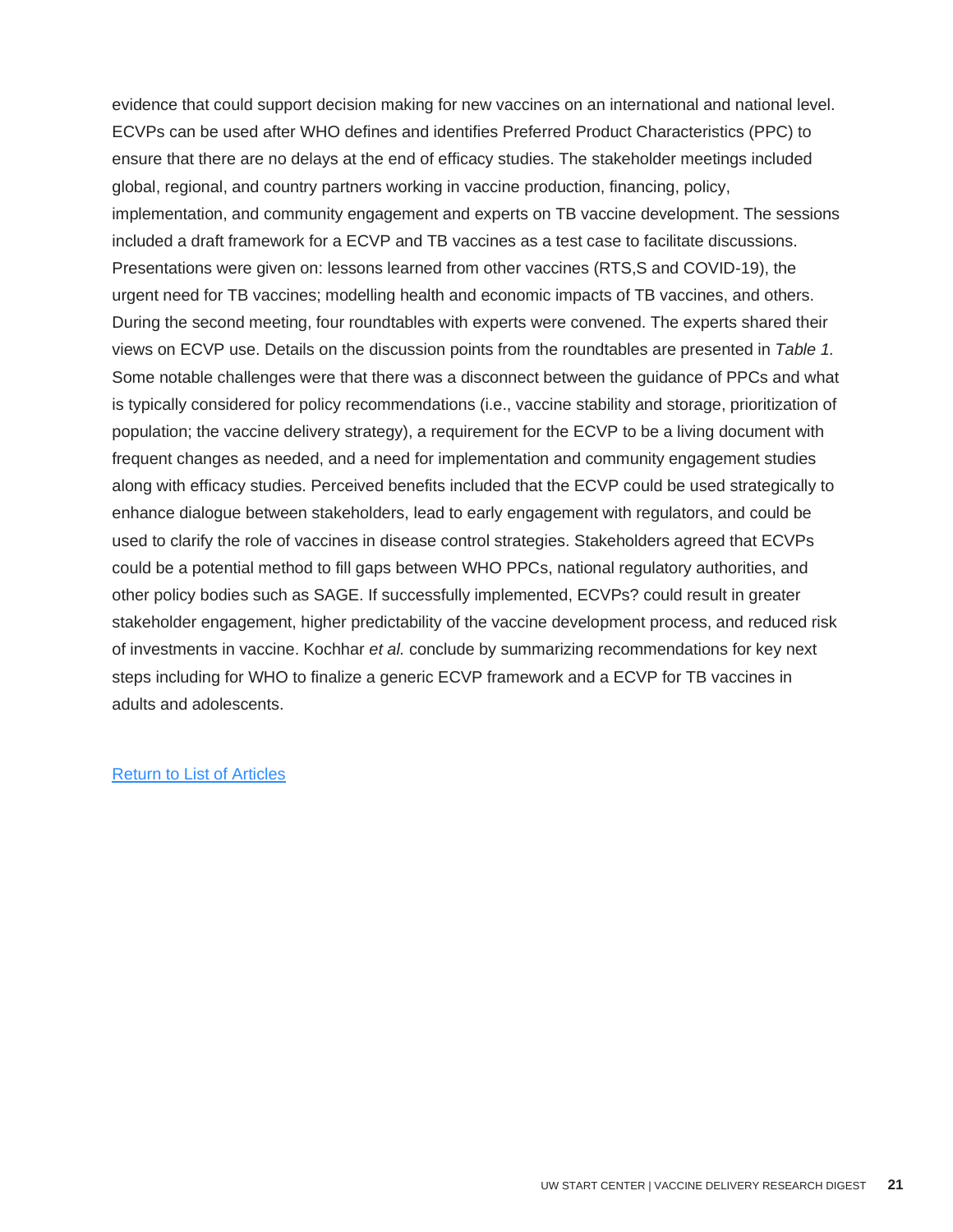## **10. [Multiple cohort HPV vaccination in Zimbabwe: 2018-2019 program feasibility,](http://doi.org/10.1016/j.vaccine.2021.05.074)  [awareness, and acceptability among health, education, and community stakeholders.](http://doi.org/10.1016/j.vaccine.2021.05.074)**

Garon J, Mukavhi A, Rupfutse M, Bright S, Brennan T, Manangazira P, et al. *Vaccine*. 2022 Apr 18;40 Suppl 1:A30-A37. PubMed ID: 34144852

## ABSTRACT

**INTRODUCTION:** Zimbabwe introduced human papillomavirus (HPV) vaccine nationally in May 2018, targeting multiple cohorts (girls aged 10-14 years) through a school-based vaccination campaign. One year later, the second dose was administered to the multiple cohorts concurrently with the first dose given to a new single cohort of girls in grade 5. We conducted cross-sectional surveys among health workers, school personnel, and community members to assess feasibility of implementation, training, social mobilization, and community acceptability.

**METHODS:** Thirty districts were selected proportional to the volume of the HPV vaccine doses delivered in 2018; two health facilities were randomly selected within each district. One health worker, school health coordinator, village health worker, and community leader were surveyed at each selected health facility and surrounding area during January-February 2020, using standard questionnaires. Descriptive analysis was completed across groups.

**RESULTS:** There were 221 interviews completed. Over 60% of health workers reported having enough staff to carry out vaccination sessions in schools while maintaining routine vaccination services in health facilities. All school health coordinators felt the HPV vaccine should be delivered in schools in the future. Knowledge of the correct target cohort eligibility decreased from 91% in 2018 to 50% in 2020 among health workers. Understanding of HPV infection and use of HPV vaccine for cervical cancer prevention was above 90% for all respondents. Forty-two percent of respondents reported hearing rumors about the HPV vaccine, primarily regarding infertility and safety.

**CONCLUSIONS:** Findings demonstrate the presence of highly knowledgeable staff at health facilities and schools, strong community acceptance, and a school-based HPV program considered feasible to implement in Zimbabwe. However, misunderstandings regarding target eligibility and rumors persist, which can impact vaccine uptake and coverage. Continued social mobilization efforts to maintain community demand and training on eligibility were recommended. Integration, partnerships, and resource mobilization are also needed to ensure program sustainability.

**WEB:** [10.1016/j.vaccine.2021.05.074](http://doi.org/10.1016/j.vaccine.2021.05.074) **IMPACT FACTOR:** 3.143 **CITED HALF-LIFE:** 7.3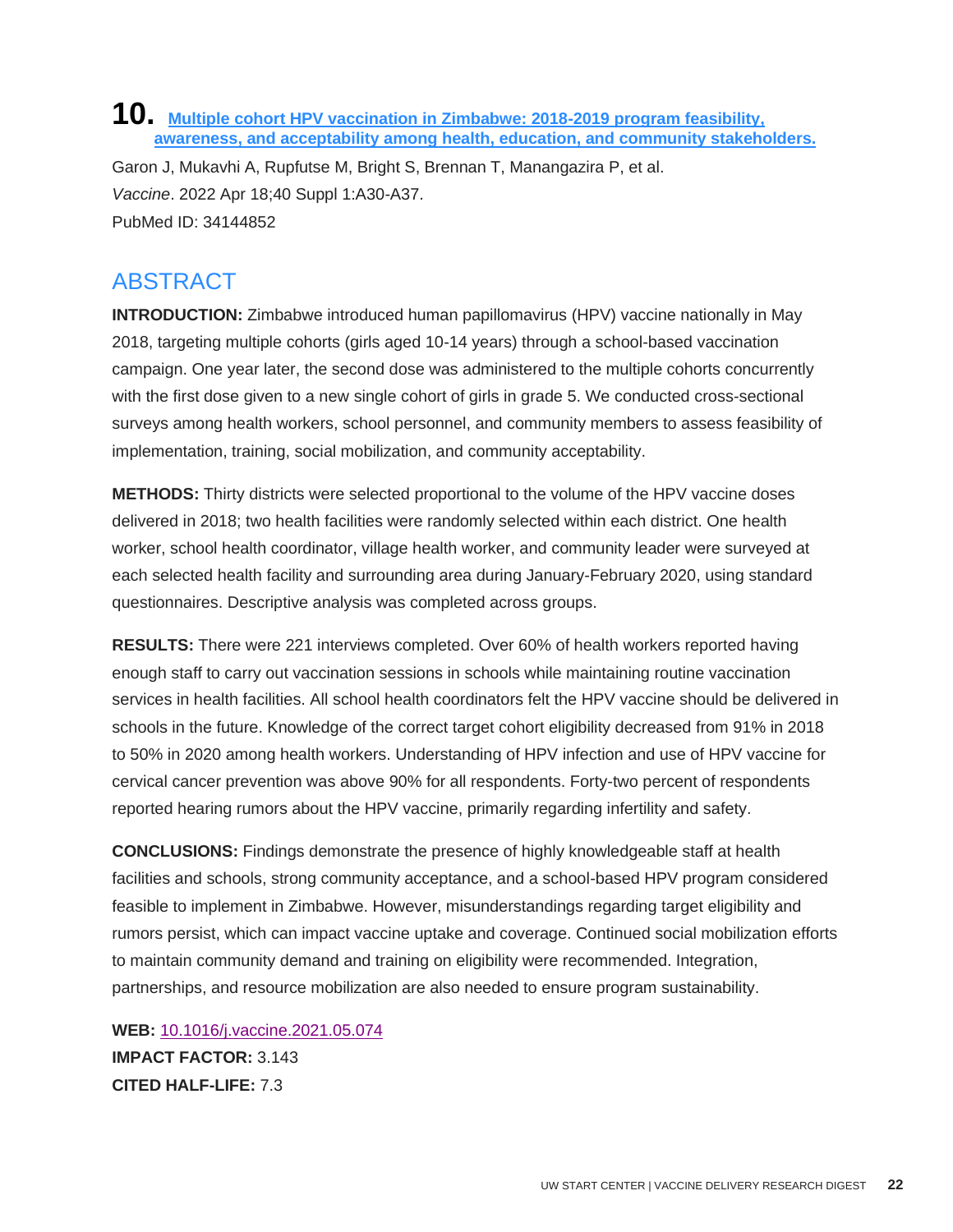## START COMMENTARY

In this cross-sectional study, Garon *et al.* present findings on the feasibility, acceptability, and awareness of a multiple cohort HPV vaccination study among stakeholders in Zimbabwe. This study is informative as it provides an example of conducting an immunization program in a challenge setting with limited resources, which can inform other programs elsewhere. Further, it focuses on the perspectives of community members, which are key for program success in Zimbabwe and elsewhere. Data was collected through two cross-sectional surveys with health workers, school health coordinators, village health workers, and leaders in the community. Districts were selected using a two-stage cluster sampling approach which considered urban/rural difference and volume of HPV doses delivered. Within districts, health facilities were randomly selected, and health workers were purposively selected based on level of involvement with HPV immunization efforts. Other community members were selected through convenience sampling. The representation and diversity participants are key strengths of this study.

In total, 221 participants were included. *Table 1* presents detailed demographics of health workers, school health coordinators, village health workers, and community leaders. Most participants were female (75% of health workers; 62% of health school coordinators; and 84% of village health workers) and most community leaders were male (82%). School coordinators reported that HPV vaccine delivery in schools was feasible and should continue. Overall, 66% of school health coordinators reported that that they had enough staff to carry out the recent HPV vaccination campaigns in schools, and that 61% reported being able to have enough to maintain routine vaccination services. However, the majority (75%) also reported that HPV vaccine introduction increased their workload. Programmatic challenges noted by participants are described in *Table 3*, including insufficient transportation of staff and supplies, inadequate training, staff shortages, and lack of funds for delivering the vaccine. When asked to identify the target age group and eligibility for HPV vaccination, most participants were well informed (shown graphically in *Figure 1*). Notable negative findings included that rumors (such as 'HPV affect fertility'; 'HPV vaccines are experimental'; 'HPV vaccines will cause severe side effects') were quite common based on 36%, 47%, 56%, and 29% of health workers, school health coordinators, village health workers, and community leaders, hearing them from others, respectively. However, the study did not note if the participants believed these rumors. Overall, the findings on feasibility, awareness, and acceptability indicate that HPV introduction has been successful, and future programming in Zimbabwe and elsewhere should address some of the community-reported challenges.